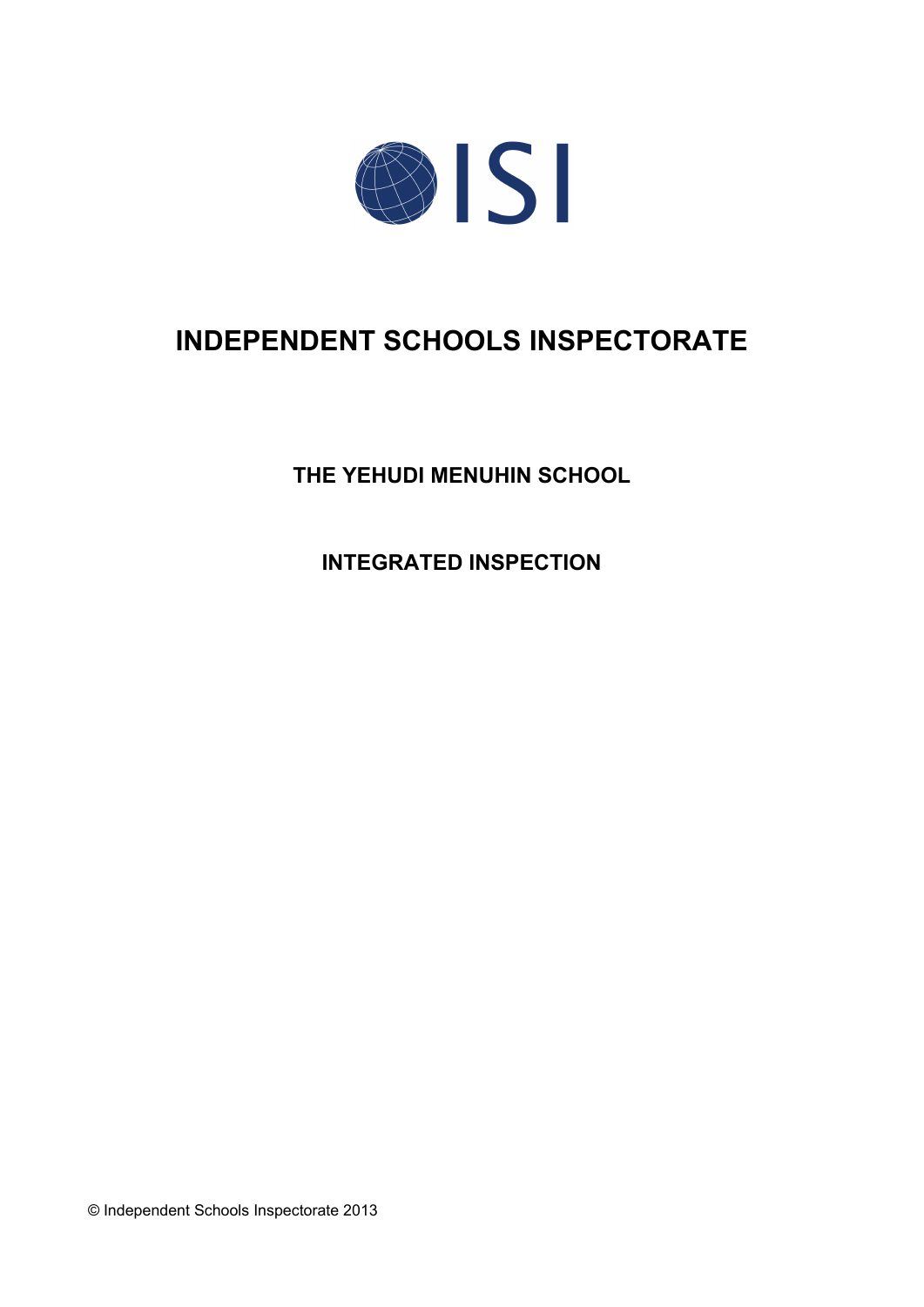# **INDEPENDENT SCHOOLS INSPECTORATE**

# **The Yehudi Menuhin School**

| Full Name of School              | <b>The Yehudi Menuhin School</b> |    |            |                                          |
|----------------------------------|----------------------------------|----|------------|------------------------------------------|
| <b>DfE</b> Number                | 936/6539                         |    |            |                                          |
| Registered Charity Number 312010 |                                  |    |            |                                          |
| <b>Address</b>                   | <b>The Yehudi Menuhin School</b> |    |            |                                          |
|                                  | <b>Stoke d'Abernon</b>           |    |            |                                          |
|                                  | Cobham                           |    |            |                                          |
|                                  | <b>Surrey</b>                    |    |            |                                          |
|                                  | <b>KT11 3QQ</b>                  |    |            |                                          |
| <b>Telephone Number</b>          | 01932 864739                     |    |            |                                          |
| Fax Number                       | 01932 864633                     |    |            |                                          |
| <b>Email Address</b>             |                                  |    |            | richardhillier@yehudimenuhinschool.co.uk |
| Headmaster                       | <b>Dr Richard Hillier</b>        |    |            |                                          |
| <b>Chair of Governors</b>        | <b>Mr Richard Morris</b>         |    |            |                                          |
| Age Range                        | 8 to 19                          |    |            |                                          |
| <b>Total Number of Pupils</b>    | 75                               |    |            |                                          |
| <b>Gender of Pupils</b>          | Mixed (37 boys; 38 girls)        |    |            |                                          |
| Numbers by Age                   | $8 - 11$ :                       | 8  | $11 - 19:$ | 67                                       |
| Number of Day Pupils             | Total:                           | 9  |            |                                          |
| <b>Number of Boarders</b>        | Total:                           | 66 |            |                                          |
|                                  | Full:                            | 61 | Weekly:    | 5                                        |
| Inspection dates                 | 03 Dec 2013 to 06 Dec 2013       |    |            |                                          |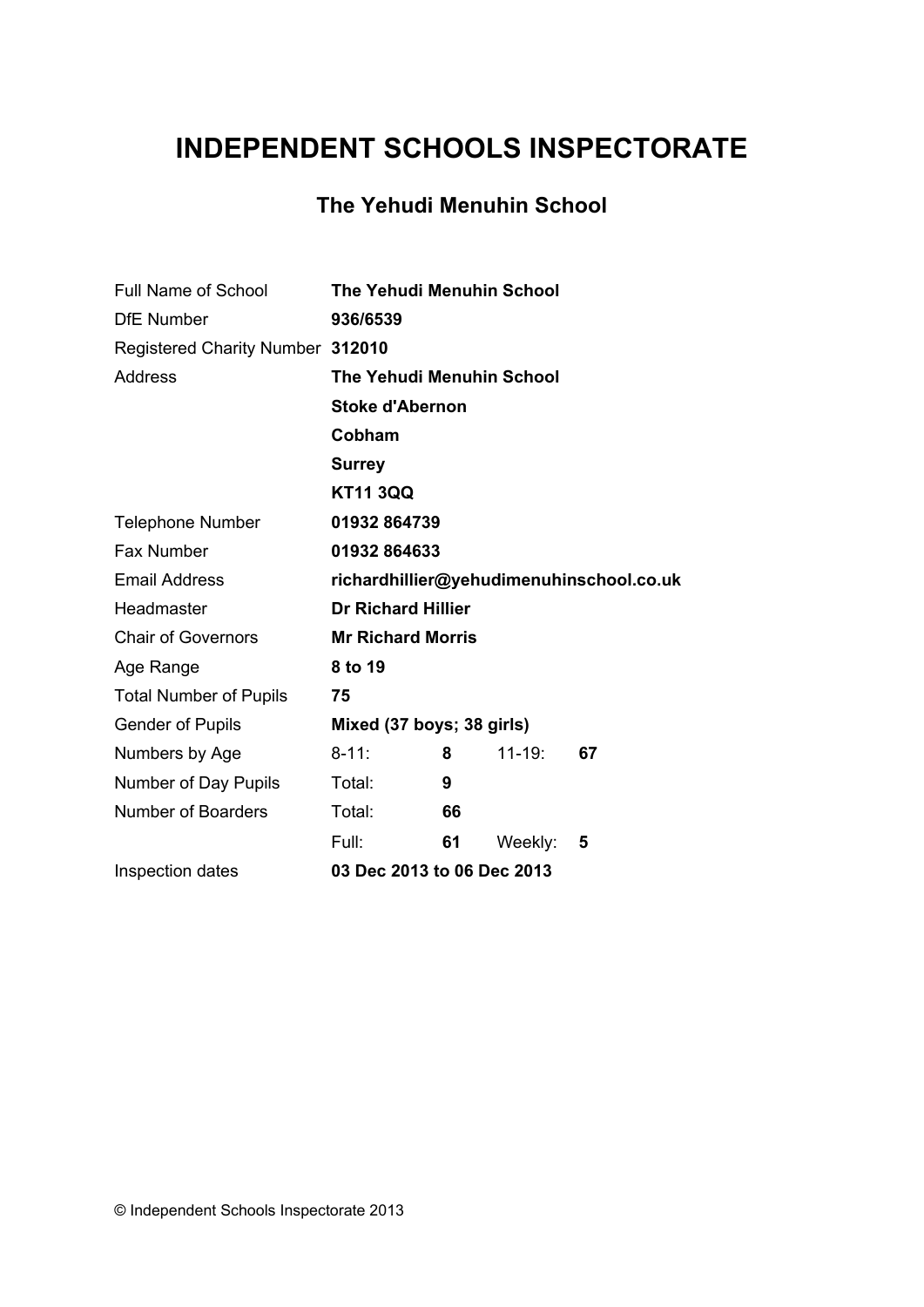# **PREFACE**

This inspection report follows the *ISI schedule,* which occupies a period of four continuous days in the school. The previous ISI inspection was in October 2007.

The Independent Schools Inspectorate (ISI) is the body approved by the Secretary of State for the purpose of inspecting schools belonging to the Independent Schools Council (ISC) Associations and reporting on compliance with the Education (Independent School Standards) (England) Regulations 2010. The range of these Regulations, which replace those first introduced on 1 September 2003, can be viewed on the website [www.legislation.gov.uk.](http://www.legislation.gov.uk) Additionally, inspections will consider the school's accessibility plan under Schedule 10 of the Equality Act 2010 and the ban on corporal punishment introduced by the School Standards and Framework Act 1998.

The inspection was also carried out under the arrangements of the ISC Associations for the maintenance and improvement of the quality of their membership.

This inspection contains specific judgements on the National Minimum Standards for Boarding Schools. It comments on the progress made by the school in meeting the recommendations set out in the most recent statutory boarding inspection and evaluates the quality of the boarding experience and its contribution to pupils' education, personal development and welfare. Until September 2011, Boarding inspections were carried out by the Office for Standards in Education (Ofsted), Children's Services and Skills.

The inspection of the school is from an educational perspective and provides limited inspection of other aspects, although inspectors comment on any significant hazards or problems they encounter which have an adverse impact on children. The inspection does not include:

- (i) an exhaustive health and safety audit
- (ii) an in-depth examination of the structural condition of the school, its services or other physical features
- (iii) an investigation of the financial viability of the school or its accounting procedures
- (iv) an in-depth investigation of the school's compliance with employment law.

Inspectors may be aware of individual safeguarding concerns, allegations and complaints as part of the inspection process. Such matters will not usually be referred to in the published report but will have been considered by the team in reaching their judgements.

Both Ofsted and ISI inspect and report on the Independent School Standards Regulations. However, they apply different frameworks and have different criteria for judging school quality that are suited to the different types of schools they inspect. Both use a four point scale when making judgements of quality but, whilst the ISI terminology reflects quality judgements that are at least equivalent to those used by Ofsted, they also reflect the differences in approach. ISI reports do not provide a single overarching judgement for the school but instead give a clear judgement on each aspect of the school's work at the beginning of each section. **These headline statements must include one of the ISI descriptors 'excellent', 'good', 'sound' or 'unsatisfactory', and where Achievement is 'exceptional' that term may be used for the top grade.** Elsewhere in the report, inspectors may use a range of different adjectives to make judgements.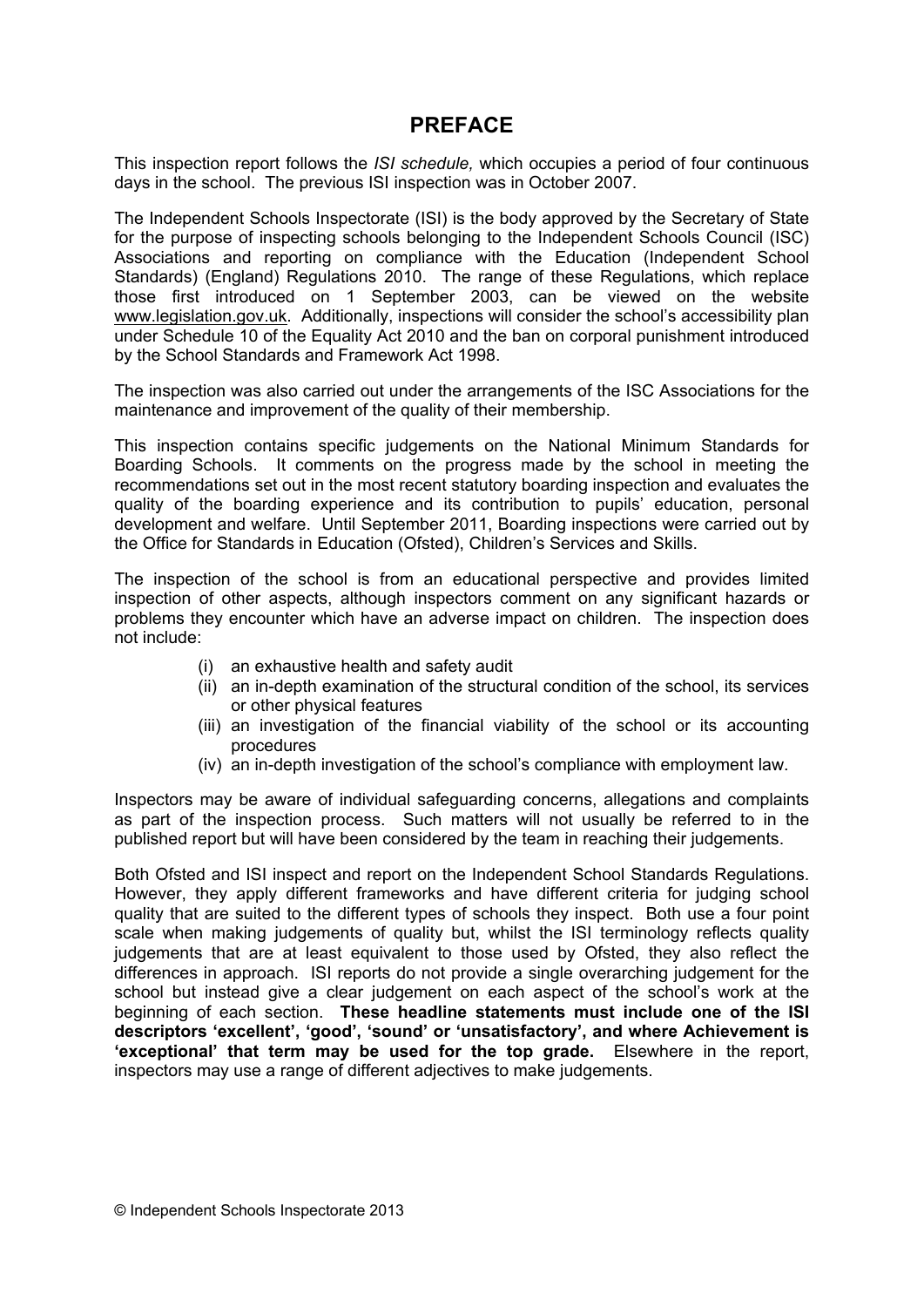# **INSPECTION EVIDENCE**

The inspectors observed academic lessons, instrumental lessons and practice sessions, conducted formal interviews with pupils and examined samples of pupils' work. They held discussions with senior members of staff and with the chair of governors and other governors, observed a sample of the extra-curricular activities that occurred during the inspection period, and attended registration sessions and assemblies. Inspectors visited boarding houses and the facilities for sick or injured pupils. The responses of parents and pupils to pre-inspection questionnaires were analysed, and the inspectors examined regulatory documentation made available by the school.

#### **Inspectors**

| Mrs Elizabeth Coley    | Reporting Inspector                                     |
|------------------------|---------------------------------------------------------|
| Mr Neil Chippington    | Team Inspector (Headmaster, IAPS school)                |
| <b>Mr Andrew Potts</b> | Team Inspector (Head Master, IAPS school)               |
| Mr David Tickner       | Team Inspector (Headmaster, Society of Heads<br>school) |
| Mrs Pamela Leech       | Co-ordinating Inspector for Boarding                    |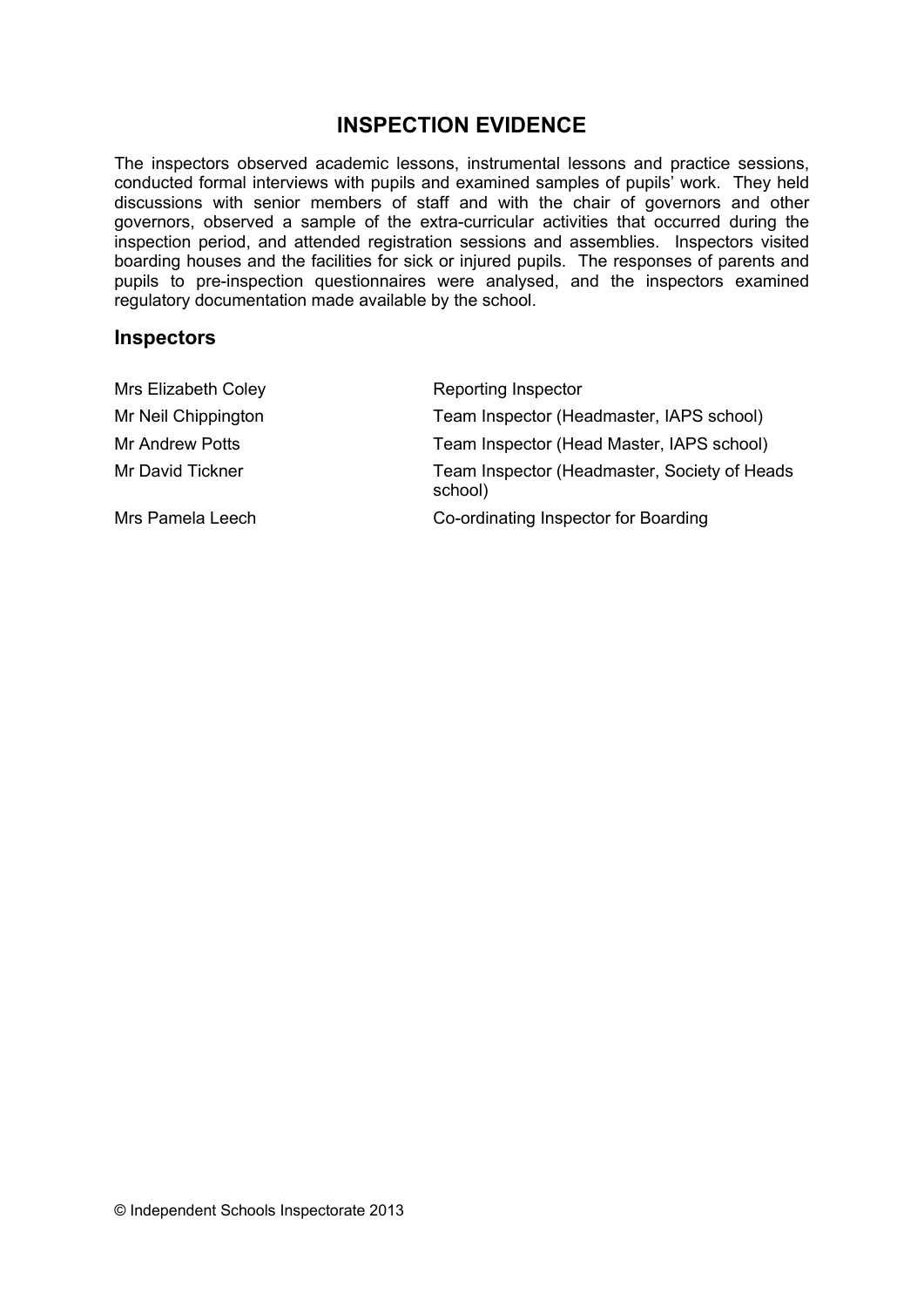# **CONTENTS**

| 1            | THE CHARACTERISTICS OF THE SCHOOL                                                                                 | 1           |
|--------------|-------------------------------------------------------------------------------------------------------------------|-------------|
| $\mathbf{2}$ | THE SUCCESS OF THE SCHOOL                                                                                         | $\mathbf 2$ |
| (a)          | <b>Main findings</b>                                                                                              | 3           |
|              | (b) Action points                                                                                                 | 4           |
|              | (i) Compliance with regulatory requirements                                                                       | 4           |
|              | (ii) Recommendations for further improvement                                                                      | 4           |
| 3            | THE QUALITY OF ACADEMIC AND OTHER ACHIEVEMENTS                                                                    | 5           |
| (a)          | The quality of the pupils' achievements and learning                                                              | 5           |
| (b)          | The contribution of curricular and extra-curricular provision (including<br>community links of benefit to pupils) | 6           |
| (c)          | The contribution of teaching                                                                                      | 8           |
| 4            | THE QUALITY OF THE PUPILS' PERSONAL DEVELOPMENT                                                                   | 10          |
| (a)          | The spiritual, moral, social and cultural development of the pupils                                               | 10          |
| (b)          | The contribution of arrangements for pastoral care                                                                | 11          |
| (c)          | The contribution of arrangements for welfare, health and safety                                                   | 12          |
| (d)          | The quality of boarding                                                                                           | 12          |
| 5            | THE EFFECTIVENESS OF GOVERNANCE, LEADERSHIP AND<br><b>MANAGEMENT</b>                                              | 15          |
| (a)          | The quality of governance                                                                                         | 15          |
| (b)          | The quality of leadership and management, including links with parents, carers<br>and guardians                   | 15          |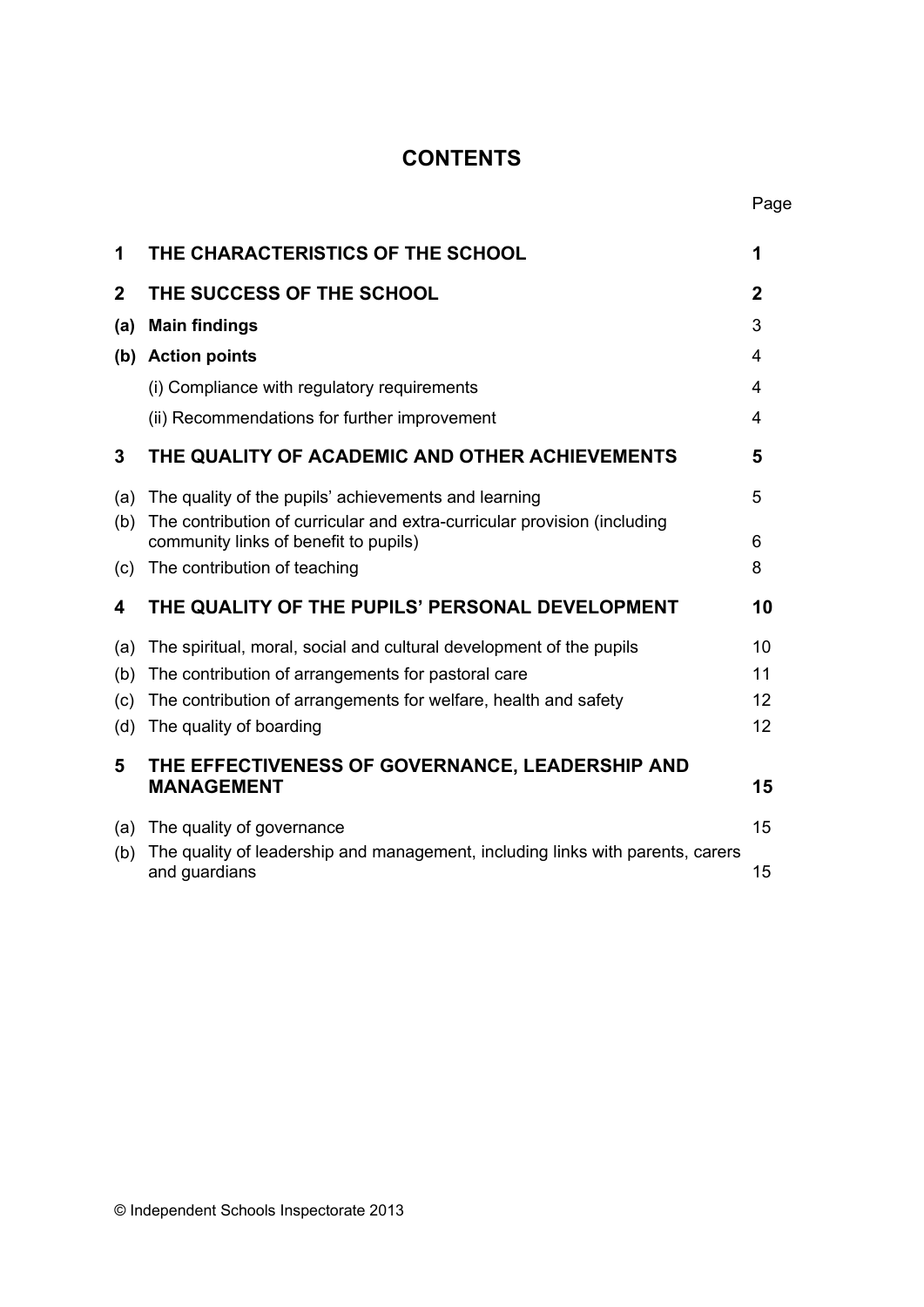# **1. THE CHARACTERISTICS OF THE SCHOOL**

- 1.1 The Yehudi Menuhin School is a specialist co-educational, day and boarding school specifically for talented young musicians from the ages of 7 to 19. It was founded by Yehudi Menuhin in 1963 in London and moved to its current premises in Stoke d'Abernon, near Cobham in Surrey, the following year. The school offers an holistic education, providing an integrated music and academic timetable, for talented string players, pianists and classical guitarists, and many former pupils have become famous professional musicians around the world. In 1973, the school was accorded special status as a Centre of Excellence for the Performing Arts, and since then has been part of the UK government's Music and Dance Scheme, where talented pupils, currently numbering fifty-five, are funded by the Department for Education. The majority of the rest of the pupils are also supported by bursaries awarded by the school. The school is run as a charitable trust, administered by a board of governors who are also the trustees.
- 1.2 Since the previous inspection in October 2007, a new headmaster, chair and vicechair of governors have been appointed. The swimming pool has been renovated, extended and covered to provide an indoor facility which can be used all-year round, a staff flat has been converted into further boarding accommodation, and the servery and dining room have been updated. The school is currently part-way through a refurbishment of the boarding accommodation. The school has also introduced a development department, whose aim is to raise funds to further support bursaries for pupils and improvements to facilities.
- 1.3 Pupils come from the UK and all over the world, and can enter the school at any stage, although those who enter into Year 12 are expected to remain in the school for three years. They are admitted after an audition process, on the basis of their potential as musical performers on their given principal instrument. Pupils are not selected according to their academic potential. The ability profile of the school is above the national average.
- 1.4 At the time of the inspection, there were 75 pupils on the roll, with an almost equal number of boys and girls. Eight pupils were in Years 3 to 6, 38 were in Years 7 to 11, and 24 were in Years 12 and 13. Five pupils have stayed on at the school for an extra year beyond A level to continue their music studies. Sixty-six pupils board at the school in two houses and around one-half go home to their families or to guardians in the UK at weekends. Four pupils have been identified as having special educational needs and/or disabilities (SEND) none of whom have a statement of special educational needs. Approximately one-half of the pupils use English as an additional language (EAL) and 18 receive support with their acquisition of English.
- 1.5 The school aims to develop the musical potential of gifted young people regardless of race, creed or financial background, both for their own fulfilment and for the benefit and enrichment of others, within an academic environment which supports and develops their social, emotional, aesthetic and physical needs. It seeks to give pupils a sound academic foundation, believing that all subjects, as well as their musical education, enrich their personal development. Yehudi Menuhin's belief when he founded the school was that, for a musician to succeed, his or her mind must be fully educated and fully receptive to the world in which he or she lives. The school still aims for pupils to become independent, to learn the art of self-correction, to analyse and think, take decisions and then apply them to each task, so that they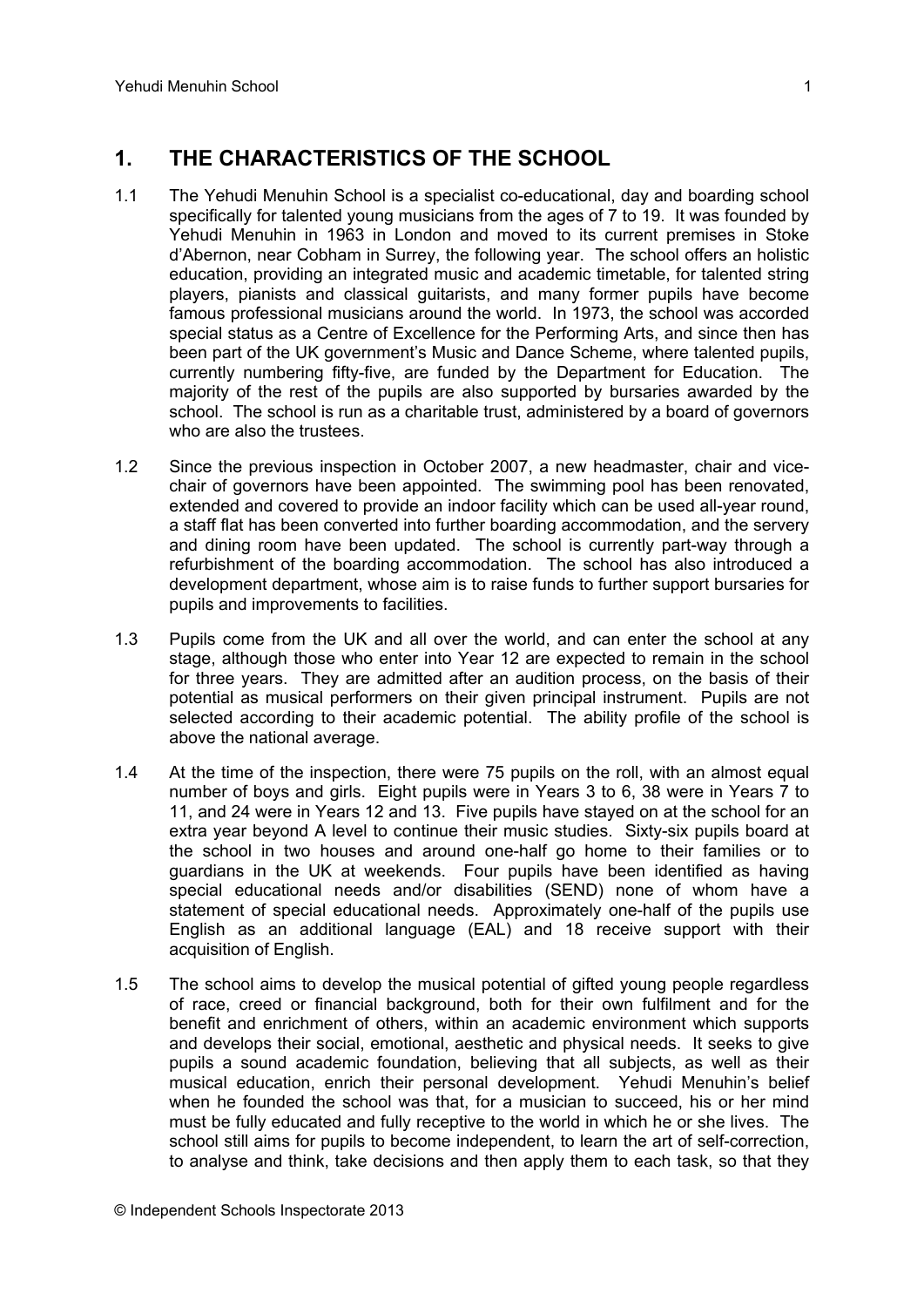become friendly individuals, well equipped to contribute to the international community.

1.6 National Curriculum (NC) nomenclature is used throughout this report to refer to year groups in the school. The year group nomenclature used by the school and its National Curriculum equivalence are shown in the following tables.

#### *Junior Department*

| School         | NC name |
|----------------|---------|
| D <sub>3</sub> | Year 3  |
| D4             | Year 4  |
| D5             | Year 5  |
| nr             | Year 6  |

#### *Senior School*

| School         | NC name           |
|----------------|-------------------|
| C <sub>1</sub> | Year 7            |
| C <sub>2</sub> | Year <sub>8</sub> |
| C <sub>3</sub> | Year <sub>9</sub> |
| <b>B1</b>      | Year 10           |
| <b>B2</b>      | Year 11           |
| A <sub>1</sub> | Year 12           |
| A2             | Year 13           |
| ۹3             | Post A Level      |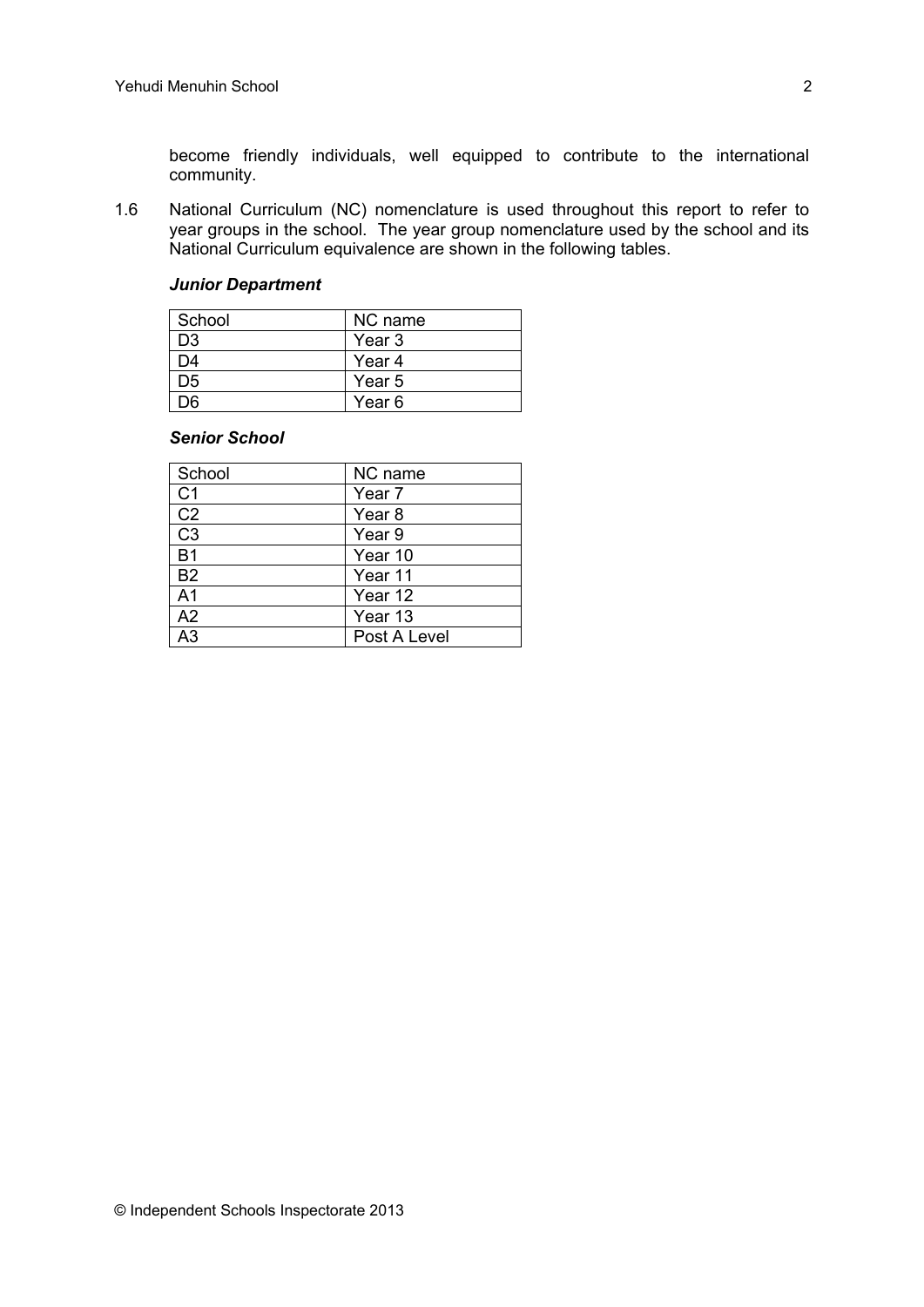# **2. THE SUCCESS OF THE SCHOOL**

### **2.(a) Main findings**

- 2.1 The Yehudi Menuhin School very successfully fulfils its aims of developing the musical potential of gifted young people, both for their own fulfilment and for the benefit and enrichment of others, through an integrated music and academic timetable. Pupils' achievements and progress are exceptional, particularly in their music studies, with all pupils gaining entry to the conservatoires or universities of their choice around the world. Their excellent standards of articulacy, numeracy and creativity demonstrate their strong commitment to their studies across all subjects, and pupils in Years 12 and 13 in particular participate with high levels of curiosity. Throughout the school, pupils' extremely positive attitudes to learning, their exemplary behaviour and their very strong relationships with both their peers and their teachers contribute to these outstanding levels of attainment. The high-quality curriculum is well planned so that instrumental lessons, practice sessions and academic subjects are interwoven throughout the school day, providing a strong academic foundation as the school intends. Excellent teaching is provided by extremely knowledgeable staff in very small class sizes. This enables teachers to give individual help to each pupil as required, including those with SEND, EAL and the more able. Extra-curricular activities are of necessity limited but these are more than offset by the opportunities pupils are given to showcase their instrumental prowess in internal and public concerts, national and international competitions, and musical tours abroad, which add positively to their educational experiences.
- 2.2 Pupils' personal development is excellent, enabling them to become confident, wellbalanced individuals who can take their place in society and contribute to the international community, as enshrined in the school's aims. Their excellent spiritual development is supported by the beauty of the musical environment which surrounds them and by the uplifting quality of their music, which the pupils and their audiences appreciate. Their moral, social and cultural development is also extremely strong, and pupils respect each other whatever their background within this multi-cultural community. Pupils' personal development is strongly promoted by the excellent pastoral care shown by the dedicated teaching and non-teaching staff team. The arrangements for the pupils' welfare, health and safety are good and are of paramount importance in the day-to-day life of the school. The boarding experience makes a valuable contribution towards their achievements and personal development in this unique school, which is a happy and nurturing place where pupils are mutually supportive. However, the choice of food and the quantity, particularly for the older boarders, is inconsistent.
- 2.3 Senior leaders and governors have a purposeful vision for the future of the school, represented in a clear school development plan. Good links are made between this plan, the appraisal process and the professional development of staff. However, recruitment systems for staff and governors have not been rigorously implemented or monitored, resulting in late completion of some appointment checks. In their responses to the pre-inspection questionnaire parents were overwhelmingly positive and highly supportive concerning all aspects of school life. Since the previous inspection, information and communication technology (ICT) is used more widely by pupils across the curriculum, and the school has extended the opportunities for participation in sport.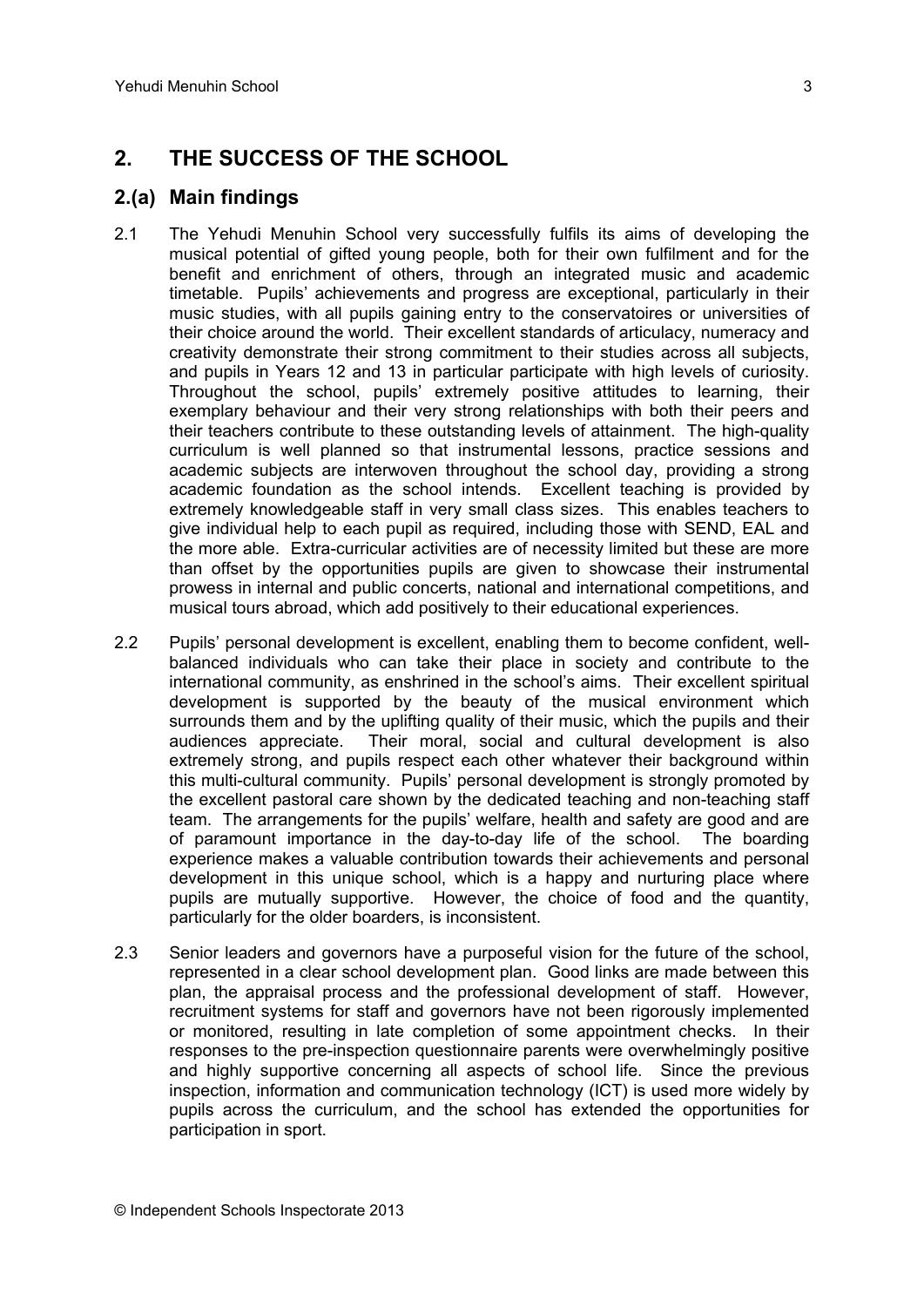## **2.(b) Action points**

#### **(i) Compliance with regulatory requirements**

- 2.4 The school does not meet all the requirements of the Independent School Standards Regulations 2010, and therefore it is required to:
	- ensure that all required checks against the barred list, and checks of medical fitness, qualifications and identity, are always carried out before staff start work in the school, and that for governors, identity is checked and enhanced disclosure obtained as soon as practicable after appointment. [Part 4, paragraphs  $19(2)(a)$ ;  $19(3)$ ; and  $21(6)(b)(i)$  and (ii), under Suitability of staff and proprietors; and, for the same reason, Part 3, paragraph 7, under Welfare, health and safety]
- 2.5 The school meets all the National Minimum Standards for Boarding Schools 2011.

#### **(ii) Recommendations for further improvement**

- 2.6 In addition to the above regulatory action points, the school is advised to make the following improvements.
	- 1. Ensure that governors and senior leadership have a reliable process for monitoring compliance with regulations.
	- 2. Consistently provide a greater variety of food and increase the quantity available for older boarders.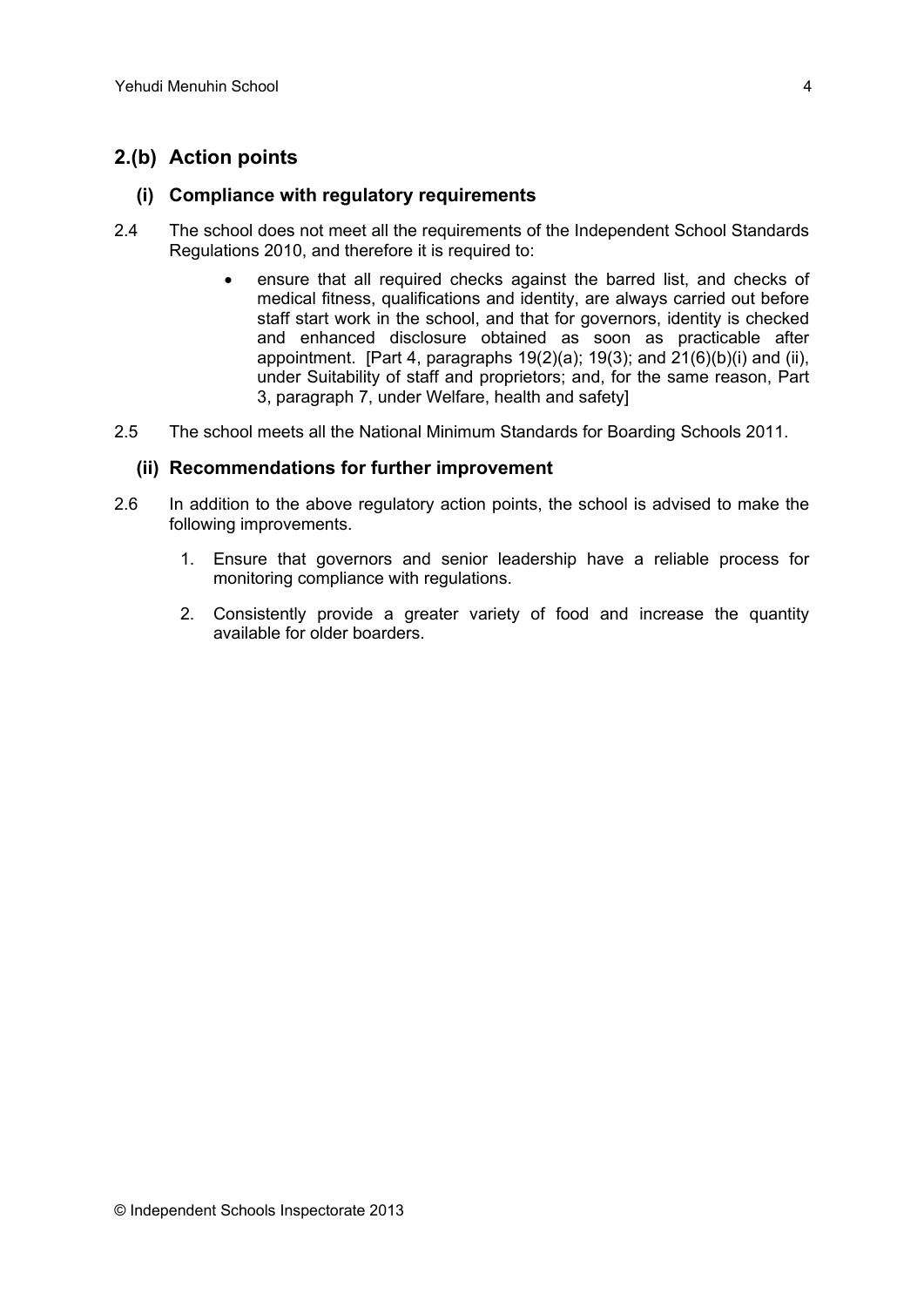# **3. THE QUALITY OF ACADEMIC AND OTHER ACHIEVEMENTS**

### **3.(a) The quality of the pupils' achievements and learning**

- 3.1 The quality of the pupils' achievements is exceptional.
- 3.2 The pupils are exceedingly well educated in accordance with the school's aims to develop the musical potential of gifted young people both for their own fulfilment and for the benefit and enrichment of others. They become independent, learn the art of self-correction, analyse and think, take decisions and then apply them to each task, following the vision of the school's founder. Pupils develop their understanding, knowledge and skills extremely well in all subject areas but exceptionally so in their musical education.
- 3.3 Throughout the school, pupils are highly articulate and can hold mature conversations about various topics or issues. They listen to each other and their teachers very well, their reading is fluent and they write in a very expressive way. Their numeracy skills are applied very well in different subject areas and, when they are given the opportunity, they display strong ICT skills; in music, technology plays an important role. Pupils demonstrate their creativity in the high quality of work seen in art and particularly in their music studies, where their achievement and progress are exceptional, reflecting the reason why they chose to attend this school. The focus on developing their independence and extremely strong organisational skills has an excellent impact on their critical and logical thinking. In Years 12 and 13, pupils demonstrate a high level of curiosity through their studies, and this is seen in the way they ask relevant questions of their teachers. They appreciate the knowledgeable demonstrations and inspirational teaching, particularly of the music staff, which engender and strengthen the pupils' commitment to their own futures. Throughout the school, their physical skills are developed effectively through the range of sports in which they participate. Pupils' levels of achievement are supported extremely well by excellent teaching, their own exemplary behaviour, the very strong relationships they enjoy with staff, and their own outstanding attitudes to learning.
- 3.4 Most pupils wish to continue their music education when they leave the school, and all of these gain entry into their choice of music conservatoires or equivalent, either in the UK or abroad. A very small number choose to read another subject at university. Pupils with EAL effectively become bilingual, and most take GCSE in English language and literature and achieve very well. Pupils participate in UK mathematics challenges with a number gaining bronze, silver and gold certificates, and they also achieve success in chemistry, creative writing and poetry competitions. Pupils have gained The Duke of Edinburgh's Award at bronze and silver levels, and this year pupils have enrolled on the gold level for the first time. A multitude of significant musical achievements are seen in solo performance, chamber music, choral singing, orchestral playing and compositions, and individual success is frequent in major national and international instrumental competitions.
- 3.5 The following analysis uses the national data for the years 2010 to 2012. These are the most recent three years for which comparative statistics are currently available. However, it should be borne in mind that the numbers of pupils taking public examinations each year is extremely small. Results in national tests at the age of eleven have been excellent in relation to the national average for maintained primary schools; in 2011, results in English were exceptional. Results in GCSE have been good in relation to the national average for maintained schools and similar to the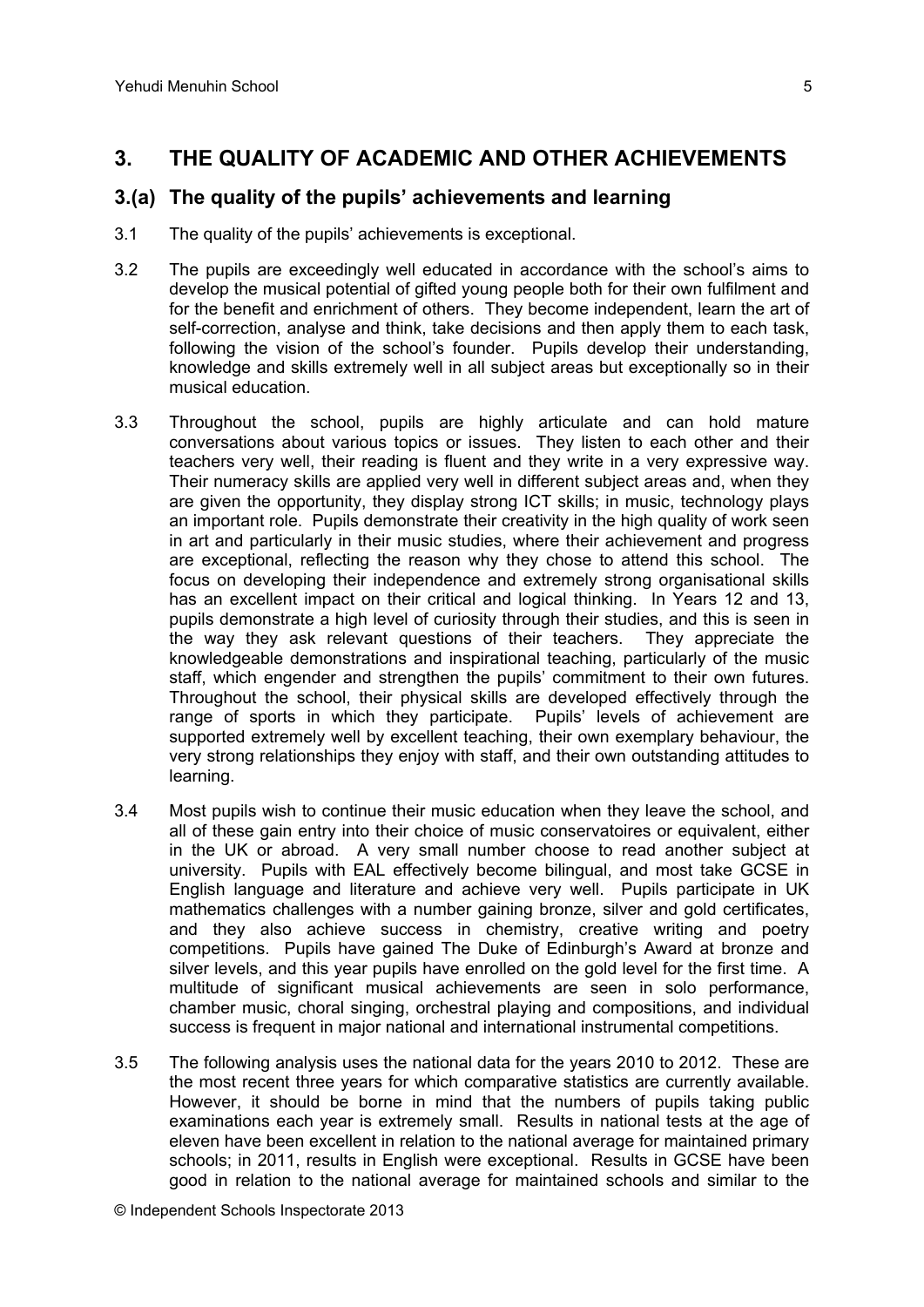national average for maintained selective schools. Results in IGCSE have been higher than the worldwide average and mostly higher than the UK average. Results at A level have been excellent in relation to the national average for maintained schools, and also good in relation to the national average for maintained selective schools. These levels of attainment, supported by evidence from lesson observation, work produced by pupils and curriculum interviews with them, indicate that pupils throughout the school make an excellent rate of progress relative to the average for pupils of similar ability. Progress in pupils' music studies and instrumental performance is exceptional.

- 3.6 Pupils with SEND and more able pupils achieve very well because staff ensure that, in the small class sizes within academic lessons, pupils are given the individual support they need to approach the tasks they are set with confidence, so that they are each challenged at their own level of ability. Pupils with EAL also demonstrate excellent progress in their acquisition of English, and clear evidence was seen of immediate progress in comprehension soon after arrival at the school. For example, in the junior school these pupils are able to recognise different parts of sentence construction and use them when writing acrostic poems at their own level of English comprehension; in the senior school, they are able to write sonnets of a high quality giving opportunity for their creative expression beyond music. The individual timetables which are prepared for each pupil mean that, in their instrumental studies, the opportunity is given frequently for them to be inspired and stimulated at their own level of ability, so that their progress is exceptional throughout their time at the school.
- 3.7 Pupils' attitudes to learning are excellent. They are enthusiastic, apply themselves very well, and concentrate and persevere in their instrumental tuition or practice for extended periods of time. They collaborate exceptionally well and work with determination during lessons and group performance, as well as in individual practice sessions. The presentation of their written work is neat and well organised, and, in concert performance, even the youngest pupils demonstrate notable levels of maturity and confidence. Pupils' behaviour throughout the school is exemplary and they clearly enjoy their learning in academic and music studies.

### **3.(b) The contribution of curricular and extra-curricular provision**

- 3.8 The contribution of the curricular and extra-curricular programme is excellent.
- 3.9 The curriculum is well planned and suitable for the age range, needs and abilities of the pupils. It very successfully supports the school's aim to develop the musical potential of gifted young people within an academic environment and contributes very well to their exceptional achievement. Pupils spend approximately half of their time pursuing their music studies and the remainder on the academic curriculum, during which a well-rounded education is provided, covering linguistic, mathematical, scientific, human and social, physical, aesthetic and creative development. The school is flexible in meeting pupils' needs through a range of subject choices and each pupil, including those in Years 12 and 13, is given an individual timetable that combines academic studies, instrumental lessons and practice sessions, art and sport.
- 3.10 In Years 3 to 6, pupils study English, mathematics, science, history, art, sport, German and music with the addition of drama in Years 7 to 9. Typically, pupils sit GCSEs in English language and literature, mathematics, sciences, history, music and a modern foreign language with an emphasis on German, although French is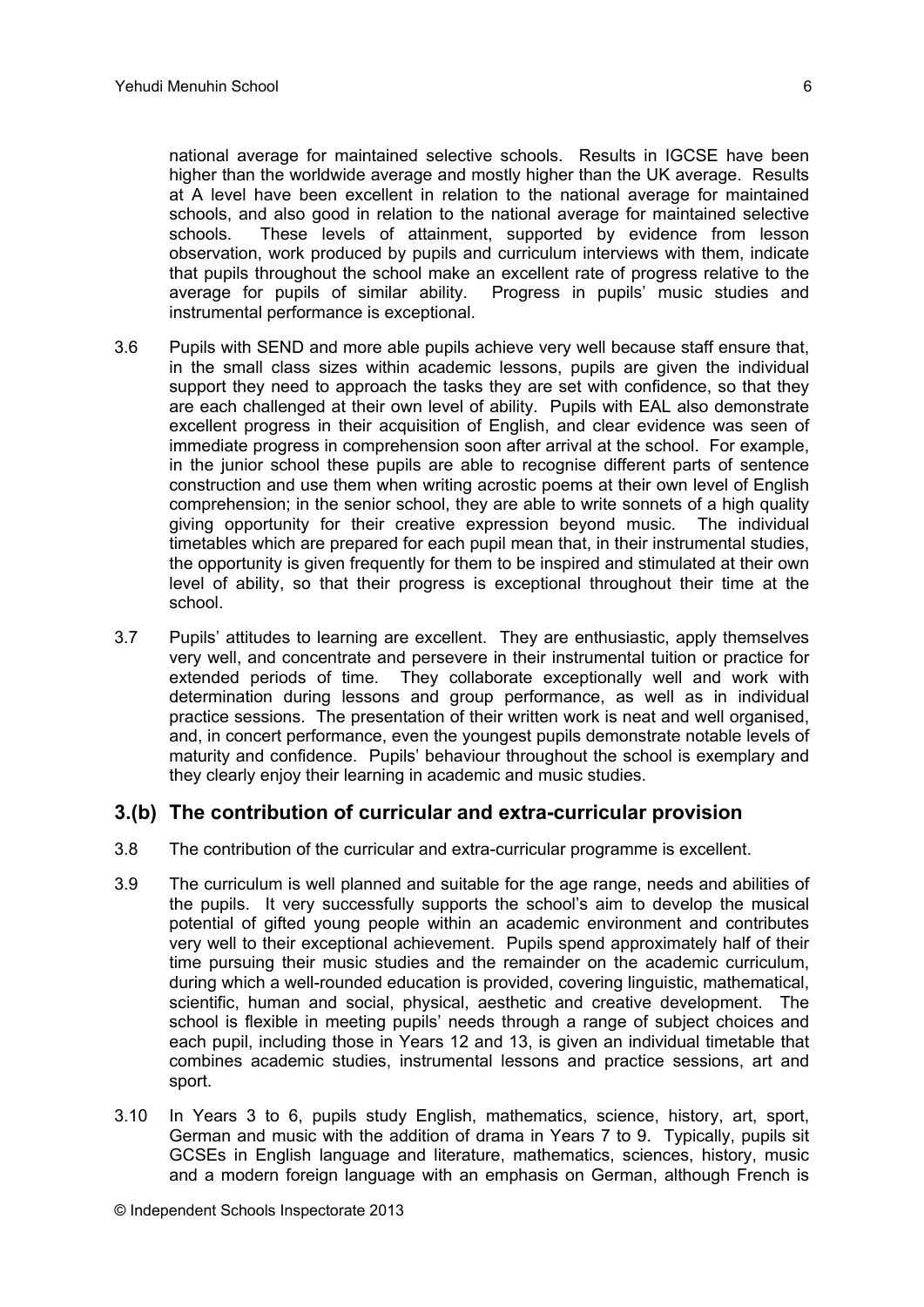also taught. There is an increasing provision, particularly for younger pupils, to use ICT to support their learning within the academic curriculum, a recommendation at the time of the previous inspection. Composing and other software is used extensively in pupils' music studies. Pupils in Years 12 and 13 study two or three A levels, one of which is music. Pupils may spend two or three years studying in the sixth form. The opportunity to spend an additional year is invaluable in supporting music studies and/or preparation for entry to higher education at international musical colleges and conservatoires which have a very competitive standard of entry. The balance of the curriculum throughout the school is regularly monitored by the senior leadership.

- 3.11 In their music studies, all pupils throughout the school receive two one-hour lessons with their principal teacher, and at least one additional hour with an assistant teacher, on their first study instrument each week; they also receive one half-hour lesson on their second study instrument. Each day contains timetabled practice sessions. They also attend classes in composition and take part in workshops, with regular opportunities given for their compositions to be performed. The music curriculum also includes classical improvisation classes, choral singing and aural training.
- 3.12 By definition of entry to the school, all pupils are able, gifted and talented in music and they receive highly individualised support from teachers who know them well. Provision for pupils with SEND is strong. These pupils, who are very small in number, receive further support within lessons from their teachers and have individual education plans that are regularly monitored and reviewed by senior staff. Provision for pupils with EAL is excellent. They receive a high level of individual support from a specialist and from their subject teachers, who focus on subjectspecific language in lessons which ensures speedy acquisition of English. Those who are more able academically are given the challenge they need because the class sizes are small, and teachers focus very effectively on each individual.
- 3.13 The school provides a wide range of extra-curricular opportunities that extends the music and academic curriculum as well as providing a range of recreational activities. There is an extensive programme of musical performance throughout the year for all pupils including those in Years 12, 13 and post A level, for instance twice-weekly lunchtime concerts in which all pupils perform to the highest professional standards. In response to a recommendation about sport at the time of the previous inspection, the school has developed a successful and largely popular programme of sport and games that complements pupils' musical and academic progress. Refurbishment of the school's swimming pool allows all pupils to swim at least weekly. Pupils also have opportunities to take part in football coached by staff from a local football club, cross-country, badminton, dance, tennis and yoga. Pupils' creativity is further stimulated by opportunities to take part in art as a non-examined subject and annual drama productions. The school has successfully introduced the Duke of Edinburgh's Award scheme.
- 3.14 The school has very strong community links, locally, nationally and internationally. Pupils have many opportunities to participate in the school's outreach programme which gives them experience of playing and teaching in local schools and residential homes or hospices and of understanding the needs of others within the community. Seven such external concerts were held during the inspection. A variety of tours is arranged to different countries around the world. Such experiences make an outstanding contribution to pupils' personal development.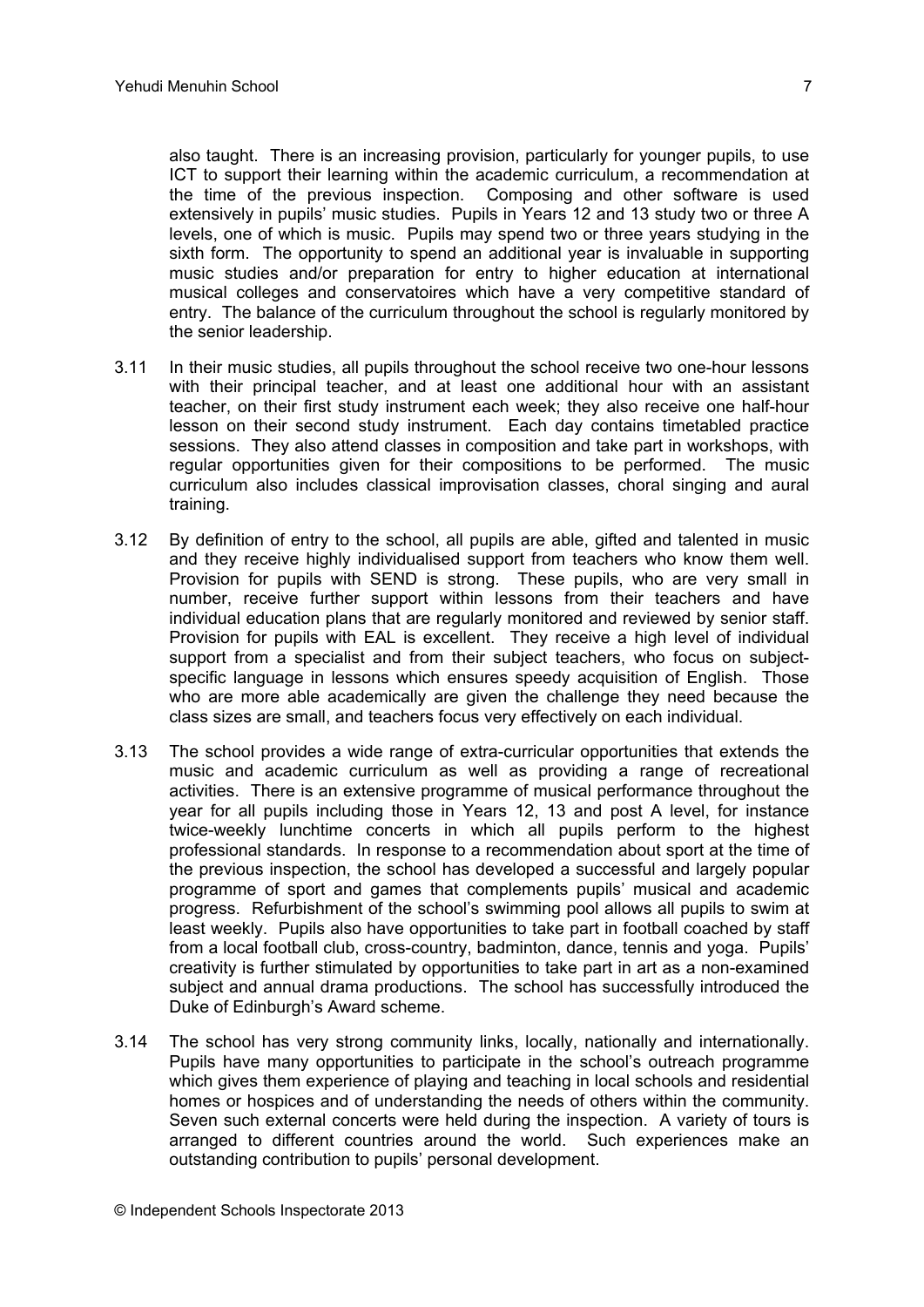## **3.(c) The contribution of teaching**

- 3.15 The quality of teaching is excellent.
- 3.16 Teaching is highly effective in promoting pupils' progress and strongly supports the aims of the school. Teachers' subject knowledge is of a high standard and staff genuinely wish to share their knowledge and skills with their pupils. The pupils' high levels of achievement within the public academic examinations taken owes much to the excellent relationships they enjoy with their teachers, in particular the empathy shown by teachers to the inevitable parallel demands created between academic study and the pupils' music commitments. Pupils develop a disciplined approach as well as a genuine enthusiasm for learning because of the excellent role modelling by staff.
- 3.17 Across the school, the teaching challenges the pupils intellectually so that they develop the ability to reason constructively and reflectively and to apply themselves diligently to the task before them. The time constraints lead to the non-musical academic programme within the upper years of the school, including in Years 12 and 13, being examination-focused, leaving little opportunity for independent investigative work beyond the confines of the syllabus. Nevertheless, the enthusiasm of the staff means that they grasp opportunities to provide wider consideration of their subjects through discussion and trips away from school.
- 3.18 Within this small school, staff know all pupils very well. Whilst all pupils are extremely talented in music, staff understand the wide range of academic needs associated with the pupils who attend and empathise with the demanding, everchanging routine the pupils have to manage. This knowledge leads to a very flexible approach, with academic staff freely offering their time for catch-up sessions for lessons missed or concepts which were not easily understood. Staff challenge more able pupils at their own level of ability. Support for those with EAL, through the strong support of specialist teaching and the normal classroom provision, is excellent, as subject teachers give plenty of individual help to these pupils and to those with SEND. This results in excellent standards being achieved across the curriculum for all of these pupils.
- 3.19 A particular strength of the school is the pupils' drive to succeed and to do their best, often inspired by the teaching methodology. This is particularly true in Years 12 and 13, where, for example, higher level questioning drew pupils into thinking logically and critically about the music to which they were listening. Pupils' attention is held throughout their lessons by the wide range of teaching methods employed to ensure the best outcomes for pupils, and time is used very well. This creates a purposeful atmosphere which fosters interest and enthusiasm. Behavioural problems in class do not occur and the high level of cooperation from pupils enables teachers to maximise the learning and achievements of their pupils through well-planned lessons.
- 3.20 Teaching is based on the current stage of the pupils' development and examination aspirations. Assessment strategies afford teachers the opportunity to monitor effectively their pupils' achievements so ensuring that they are well placed to realise their ambitions. Pupils' work is assessed regularly and the comments made are positive and encouraging. Marking offers pupils clear written guidance as to how to improve the quality of their work and often sets mutually agreed targets. Pupils are also given much oral feedback and, during discussions, they indicated that they appreciate the constructive assistance their teachers give them. Resources are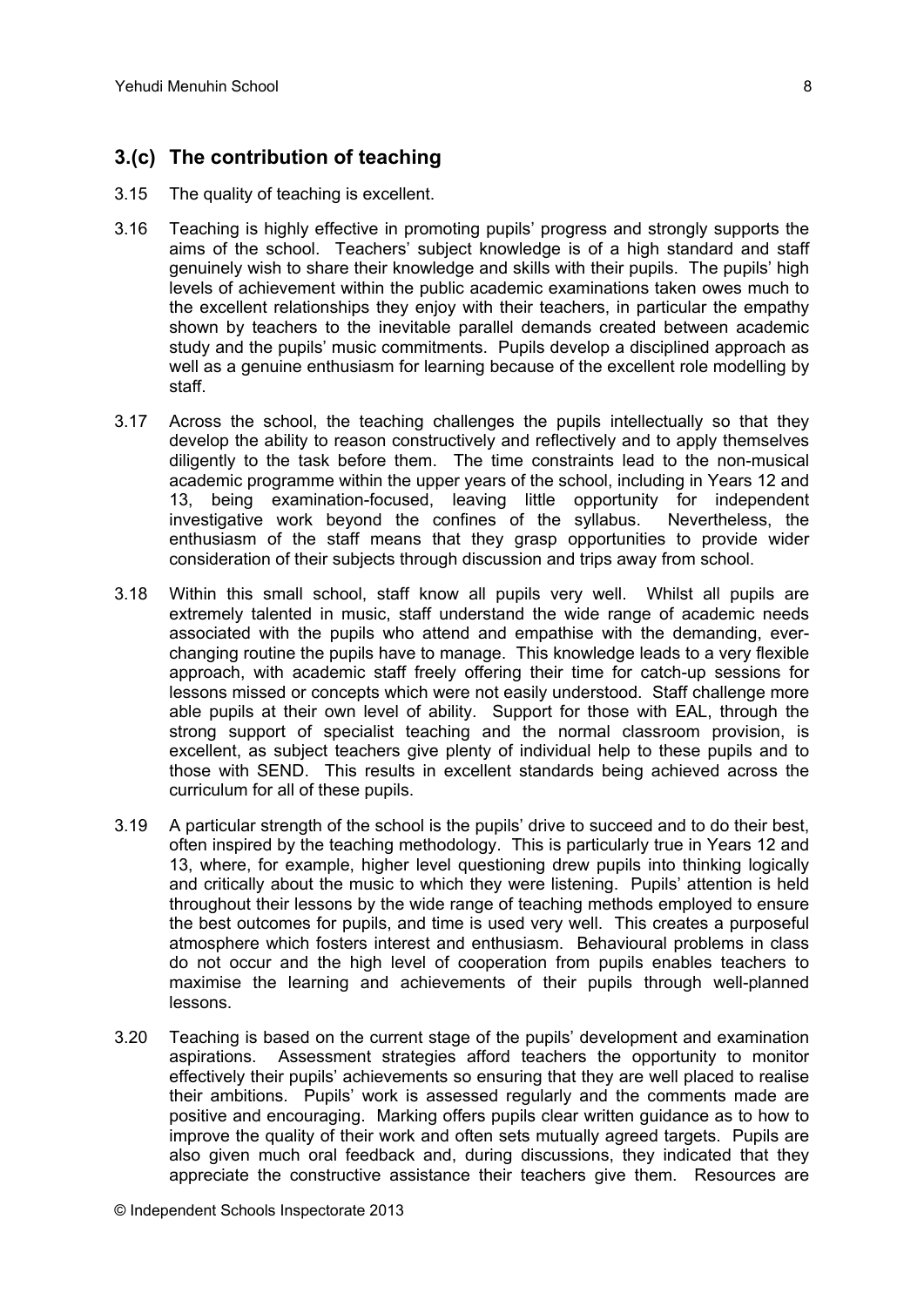used very effectively in most subjects and the availability of pianos around the school means that the timetable, especially for practice sessions, can be extremely flexible. The use of ICT resources to support teaching has improved since the previous inspection.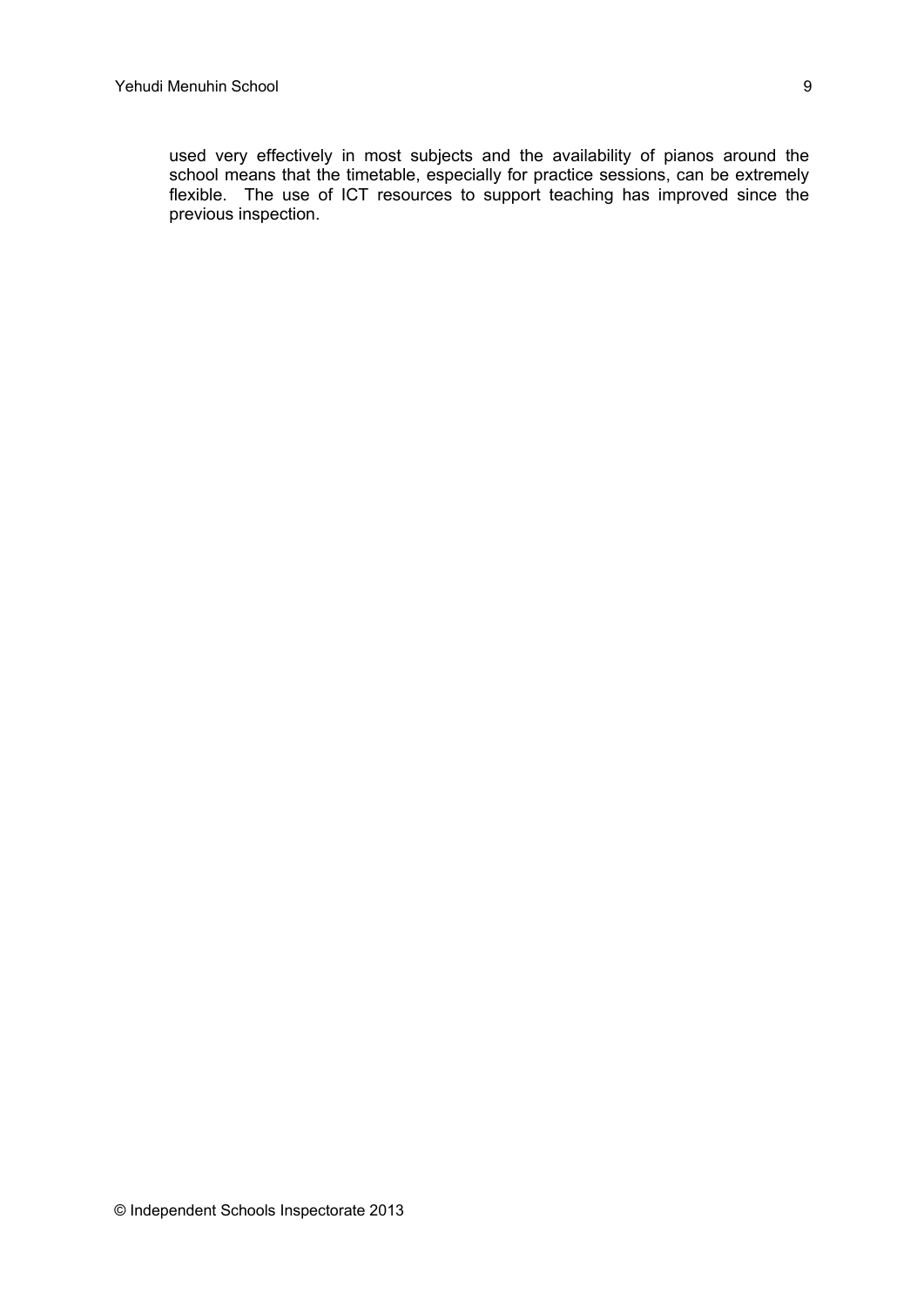# **4. THE QUALITY OF THE PUPILS' PERSONAL DEVELOPMENT**

### **4.(a) The spiritual, moral, social and cultural development of the pupils**

- 4.1 The spiritual, moral, social and cultural development of pupils is excellent.
- 4.2 Pupils' personal qualities develop extremely well in accordance with the school's aims. Their spiritual awareness is very strong and pupils of all ages and faiths have respectful attitudes towards each other, developed by attendance at morning meetings (assemblies) which often have a moral, spiritual or reflective theme and include talks on British culture and institutions. An example of where pupils learned from, and respected, very well each other's backgrounds was seen when links were made between the Hebrew language, read by a Jewish pupil, and the English translation of the *Song of the Sea* from the Bible in the morning meeting. Pupils sometimes lead these meetings, including a recent one on Amnesty International, and they take very seriously the two minutes of silent reflection at the end of meetings, which has been a tradition since the founding of the school. Pupils benefit greatly from their very high standard of music-making which pervades the daily life of the school and this helps them develop spiritually and culturally. They are confident young people and demonstrate a high level of maturity in the way they work and talk to each other and their teachers.
- 4.3 Pupils develop an extremely good set of moral values and have a clear awareness of right and wrong. They are kind and thoughtful to each other and their relationships with staff are excellent. They support one another effectively and their behaviour is exemplary. A mentoring system exists which involves supporting each other within a year group as well as older pupils supporting younger ones who have the same instrumental teacher. Pupils applaud each other with genuine warmth and enthusiasm at regular lunchtime concerts. They have the opportunity to discuss matters such as rights and responsibilities and conflict resolution in tutor groups and within the curriculum. For example, pupils explored the issue of human rights in an English task and others discussed how they had looked at racial inequality when studying the early history of jazz.
- 4.4 Pupils' social awareness is excellent. Pupils take up opportunities of responsibility when they arise; the ethos is non-hierarchical and senior pupils, particularly those in Years 12 and 13, carry out pastoral roles automatically and with sensitivity. They organise the school's Christmas party in the winter and a jazz party in the summer. A team with a leader will have particular responsibilities in the dining room, and pupils assist in the stage-managing of concerts. They develop leadership and other skills which have a positive impact on their personal development through the introduction of the Duke of Edinburgh's Award scheme. All pupils are involved in charity work and this has recently included some growing their own plants and selling them, and the organisation of a cake sale. They take and share personal responsibility in their musical studies, such as leading the rehearsal of a chamber group preparing for the Christmas concert, or accompanying a peer in his or her performance. They participate in the outreach programme willingly and do this and their charity fund-raising with a sense of support and responsibility for those who may be less fortunate than themselves.
- 4.5 Pupils have an excellent appreciation of their own and other cultures. They develop mutual respect and understanding through the school's inclusive international community. At lunchtimes, pupils from different backgrounds sit together. Pupils' understanding of various cultures is very strong, developed through sharing their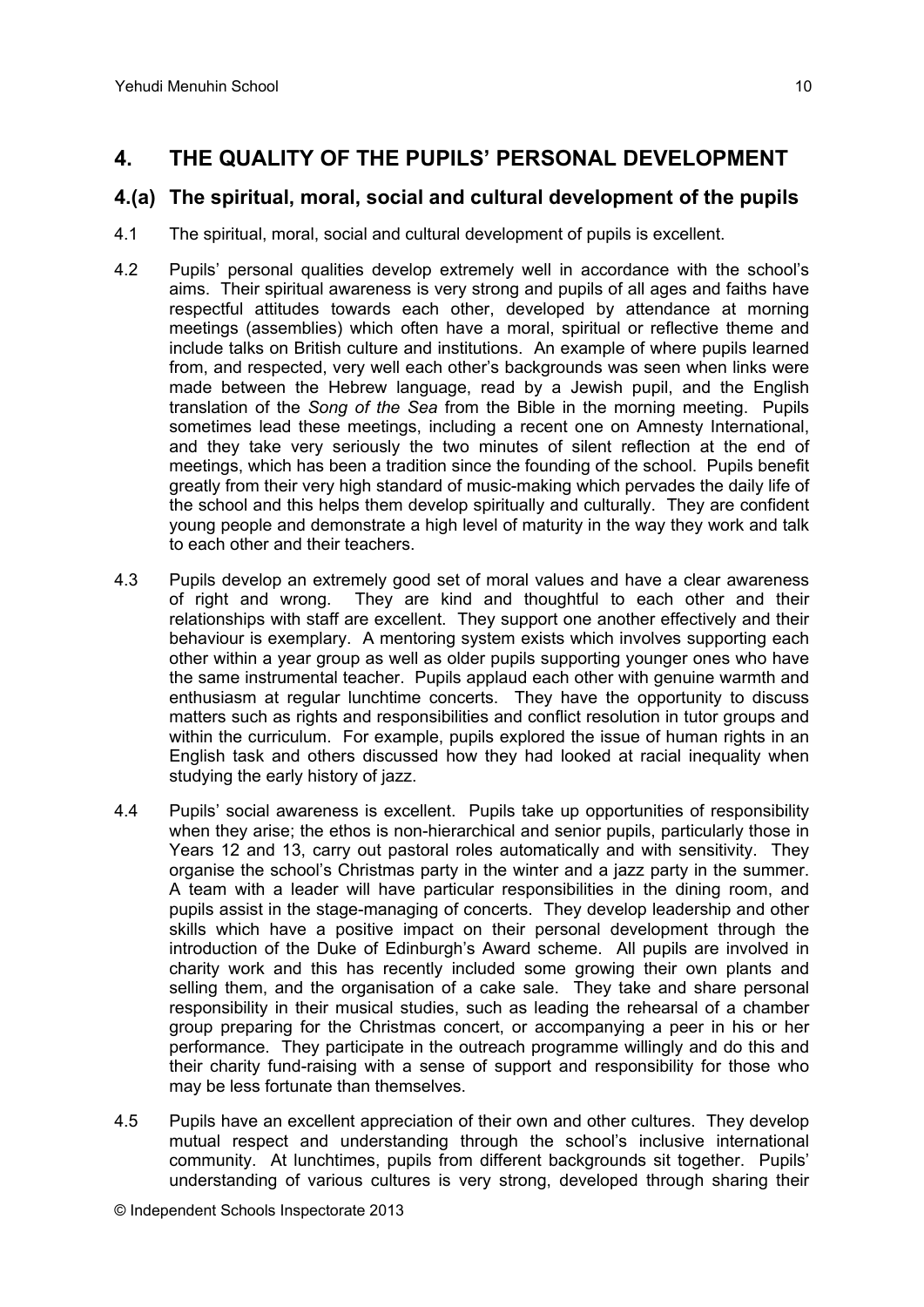4.6 By the time they leave the school, pupils demonstrate an extremely high level of personal development. They are mature, knowledgeable, independent and empathetic, ready to be responsible citizens and contribute positively to the next stage of their education and society.

### **4.(b) The contribution of arrangements for pastoral care**

- 4.7 The quality and arrangements for pastoral care are excellent.
- 4.8 Pastoral care very strongly supports the school's aims and makes an excellent contribution to pupils' personal development. All members of staff understand that they have a pastoral role to play in the school whether this is formal or not. Some staff are tutors to groups of pupils throughout their time in the senior school. An effective senior leadership structure involving a range of senior, boarding and welfare staff support the tutors. Whilst the size of the school allows for much informal dialogue, the headmaster meets formally each week with the staff who have specific pastoral roles. This ensures that immediate pupil concerns are shared and brought to the senior staff's attention, and that key information is disseminated appropriately at the weekly briefing meetings, the minutes of which are emailed to all staff. An intensive pupil review takes place termly.
- 4.9 Throughout the school, relationships between staff and pupils, and amongst pupils themselves, are outstanding, giving the school a very special feel of kinship. There is a deep, instinctive feeling of mutual respect and pupils display great loyalty to their school and to each other. This is nurtured by the very informal, non-competitive and inclusive nature of the school as well as the mentoring system, where senior pupils help new and younger ones adapt and settle in swiftly. As an example, an older pupil was observed supporting a younger overseas pupil within a lesson. The pupils work very co-operatively in lessons and are polite and courteous to and considerate of each other as they interact during the school day.
- 4.10 Within the necessary constraints that being a specialist music school imposes, pupils are able to enjoy a range of physical recreational activities. Through this, and through their lessons, they develop a thorough understanding of the importance of choosing a healthy life-style and taking physical exercise. In addition to this, the school provides 'Alexander technique' lessons, so that the pupils learn the importance of posture, and sensible eating habits are developed. Meal times are pleasant, positive social occasions and encourage pupils to eat healthily.
- 4.11 The school effectively promotes high standards of behaviour. Pupils have confidence in the measures to deal with bullying, should it occur. They say that, although bullying is rare, it is taken seriously and dealt with constructively. All staff promote a clear philosophy of high expectations which helps to engender a strong sense of responsibility and community. The school has a suitable plan to improve educational access for pupils with SEND.
- 4.12 In their responses to the pre-inspection pupil questionnaire, a small minority of pupils were not positive about the school listening to their views. In discussion with all pupils during the inspection, the great majority said that they feel at ease raising concerns individually with senior staff, house staff and others. To assist this communication there is a school council, composed of pupils from the tutor groups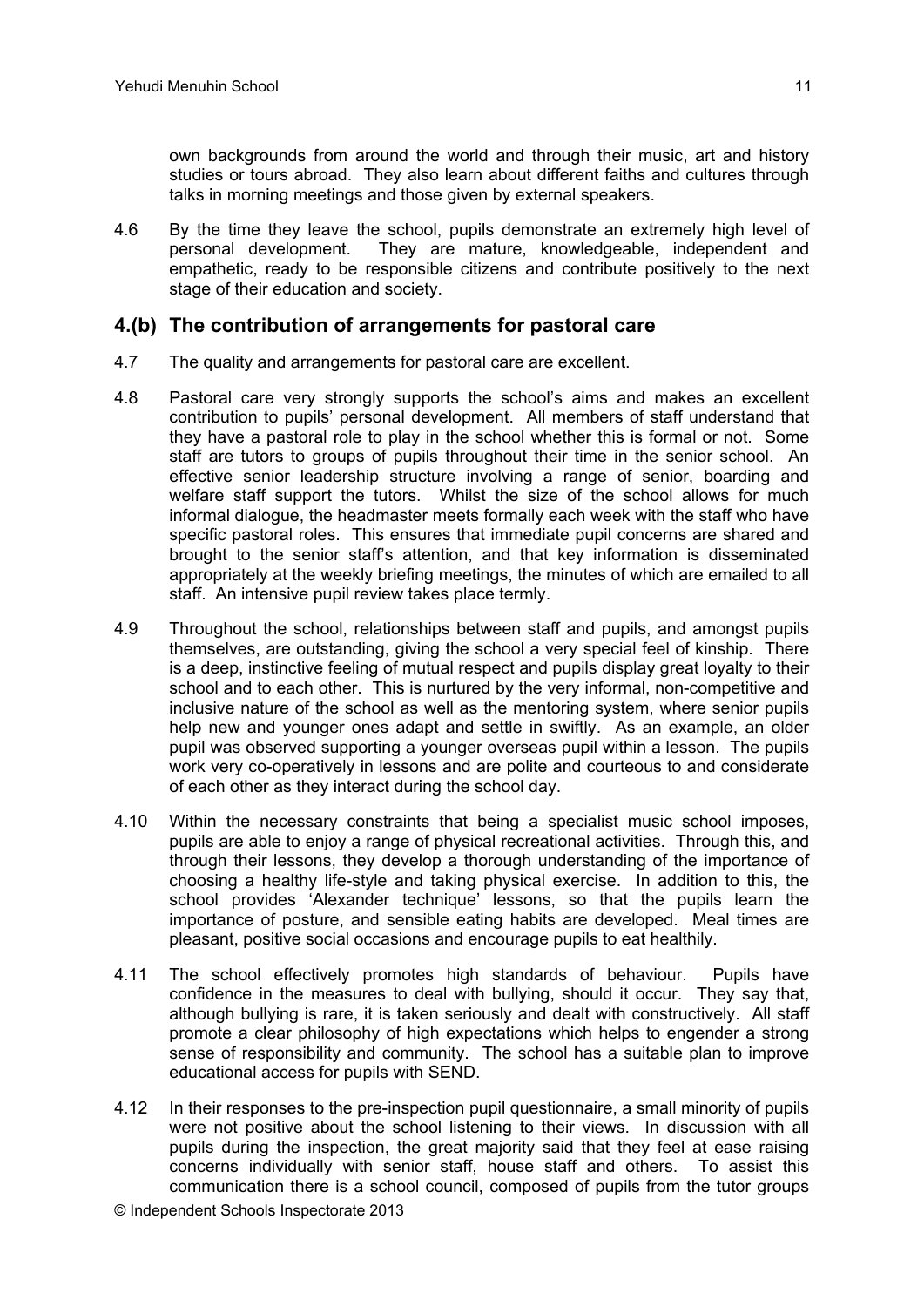so that its representation is across the senior school, which meets once each halfterm with the headmaster, as well as opportunities within the boarding houses. A food council has also recently been established.

### **4.(c) The contribution of arrangements for welfare, health and safety**

- 4.13 The contribution of the arrangements for welfare, health and safety of pupils is good.
- 4.14 The safeguarding of pupils is given a strong emphasis on a day-to-day basis and the school operates an effective policy. All staff are trained in child protection and are keenly aware of their responsibilities, including the senior designated officers who have a good relationship with local children's care services. Referrals are made appropriately and expeditiously. The recently introduced policy and procedures which include guidance for staff about working alone with these young musicians are a sensible, clear and proportionate addition to the safeguarding policy. In a small number of cases, staff and governors have begun work before all the required recruitment checks have been carried out, although supervision was put in place, and all staff have had an enhanced criminal record disclosure. All checks are accurately recorded on the single central register.
- 4.15 Fire risk assessments, evacuation procedures and training have improved since the previous inspection. Good records of fire practices are kept and fire notices are clearly displayed in every room. The physical safety of pupils, both in and out of class, is given a high profile. Pathways are well lit around the school, in particular to the areas where concerts and rehearsals take place. Appropriate checking of risk is undertaken in all areas of the school, for example in science and for the swimming pool, and risk assessments for activities on-site and visits out of school are carried out and recorded thoroughly. Pupils of all ages said that they feel safe. They receive guidance appropriate for their age about keeping safe, and all praised the recent presentation on e-safety. Access to the internet is securely filtered.
- 4.16 Provision for ill and injured pupils is very good, care of pupils is given by appropriate staff and there is a strong first aid policy. Those with SEND are extremely well supported in all areas of school life. Admission and attendance registers are adequately maintained and stored and effective systems exist for checking pupils' absence.

### **4.(d) The quality of boarding**

- 4.17 The quality of boarding is excellent.
- 4.18 The outcomes for boarders are excellent. Boarders are proud of their houses and demonstrate high levels of personal development in their confident interaction with adults, their support of each other and in their participation in the community. Relationships amongst boarders, and between boarders and staff, are constructive and sincere. The mentor system enables pupils to undertake leadership roles, assisting new boarders both to settle in to the house routines and to organise music practice sessions. Boarders enjoy the many opportunities to contribute to community life by taking part in lunchtime and evening concerts and helping at break times. The rich cultural diversity of the many different nationalities represented in this inclusive boarding community is eagerly celebrated and boarders value the opportunity to develop friendships across the world. Behaviour in the houses is exemplary and boarders thrive in the atmosphere of mutual trust and respect. Boarders feel very well cared for and are appreciative of the efforts made by staff to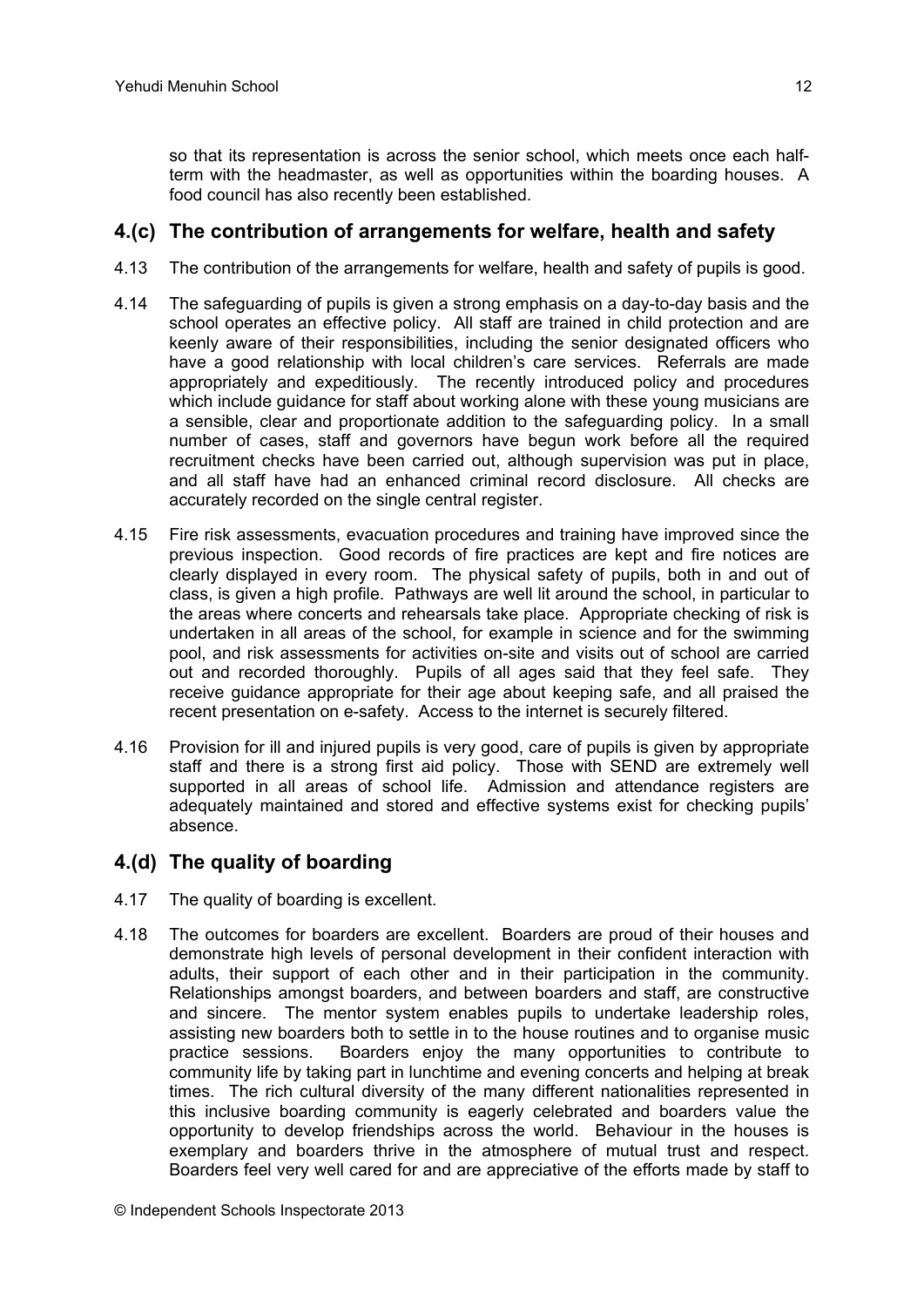promote their well-being and musical development. They are able to influence their provision through weekly house meetings and the school council. In addition, a food council has just been formed and boarders are encouraged to write comments in a book in the dining room, to which the catering manager responds. Older boarders feel extremely well prepared for progressing to the next stage in their musical careers or further education.

- 4.19 The quality of boarding provision and care is good. The school's belief in the mantra advocated by Yehudi Menuhin to provide a homely, family environment for pupils, encourages close co-operation between house staff, tutors, academic and music staff, ensuring excellent pastoral care and all-round support. The health centre is conveniently sited and provides a high standard of care for all pupils. Fully qualified nursing staff are available twenty-four hours a day. Medication is correctly stored and dispensed and records are meticulously maintained. Appropriate provision is made for those who are ill and accidents are correctly recorded. Effective systems facilitate excellent communication between the health centre and the boarding houses. In the boarders' questionnaire, a minority of boarders reported that the food provided, although improving, did not always allow them sufficient choice or quantity. Inspectors found menus to be well planned but options are not always fully available and the plating system does not offer the flexibility of varying the quantities offered to different age groups. Special dietary requirements are clearly identified and met.
- 4.20 New boarders benefit from a comprehensive and welcoming induction programme and all boarders confirm that there is always someone to whom they can turn for advice, including an independent listener. Houses are secure and staff undertake regular checks on boarders' whereabouts. A rolling programme of refurbishment ensures that most of the boarding accommodation is reasonably well decorated and maintained, although a few areas are a little 'tired'. Laundry provision is adequate. Up to the age of 11 boys share accommodation with girls. Current organisation ensures that sleeping arrangements are separated by gender and washing facilities are appropriate. The school intends to provide separate accommodation for junior boys and girls in the relatively near future. Boarders are encouraged to personalise their rooms. A small minority of boarders responded to the questionnaire that they were unable to keep belongings secure. Inspectors found that the school makes reasonable provision, supplying each boarder with a lockable drawer and with the option of handing money and valuables to house staff for safe keeping. Many boarders do not choose to use padlocks or deposit items with house staff. Two common rooms afford boarders the opportunity to socialise and there is enough space for personal privacy and quiet times. In their responses to the pre inspection questionnaire, a small minority of boarders reported that they are not happy with the availability of snacks and drinking water outside meal times. Inspectors found that boarders may use house kitchens to prepare hot drinks and snacks, and the school also provides these. Internet access and school computers are available for boarders' use and there are house telephone booths where they may contact parents and friends.
- 4.21 The indoor swimming pool is greatly valued by boarders who also enjoy the use of sports pitches. Shopping trips and occasional cinema visits are organised for weekends and free time is carefully planned to allow boarders sufficient rest and relaxation periods. A small minority of boarders indicated in their responses to the questionnaire that they would appreciate more planned activities but inspectors found that, when activities are offered, most boarders prefer the opportunity to rest. Although onerous demands are made on these pupils who work a long day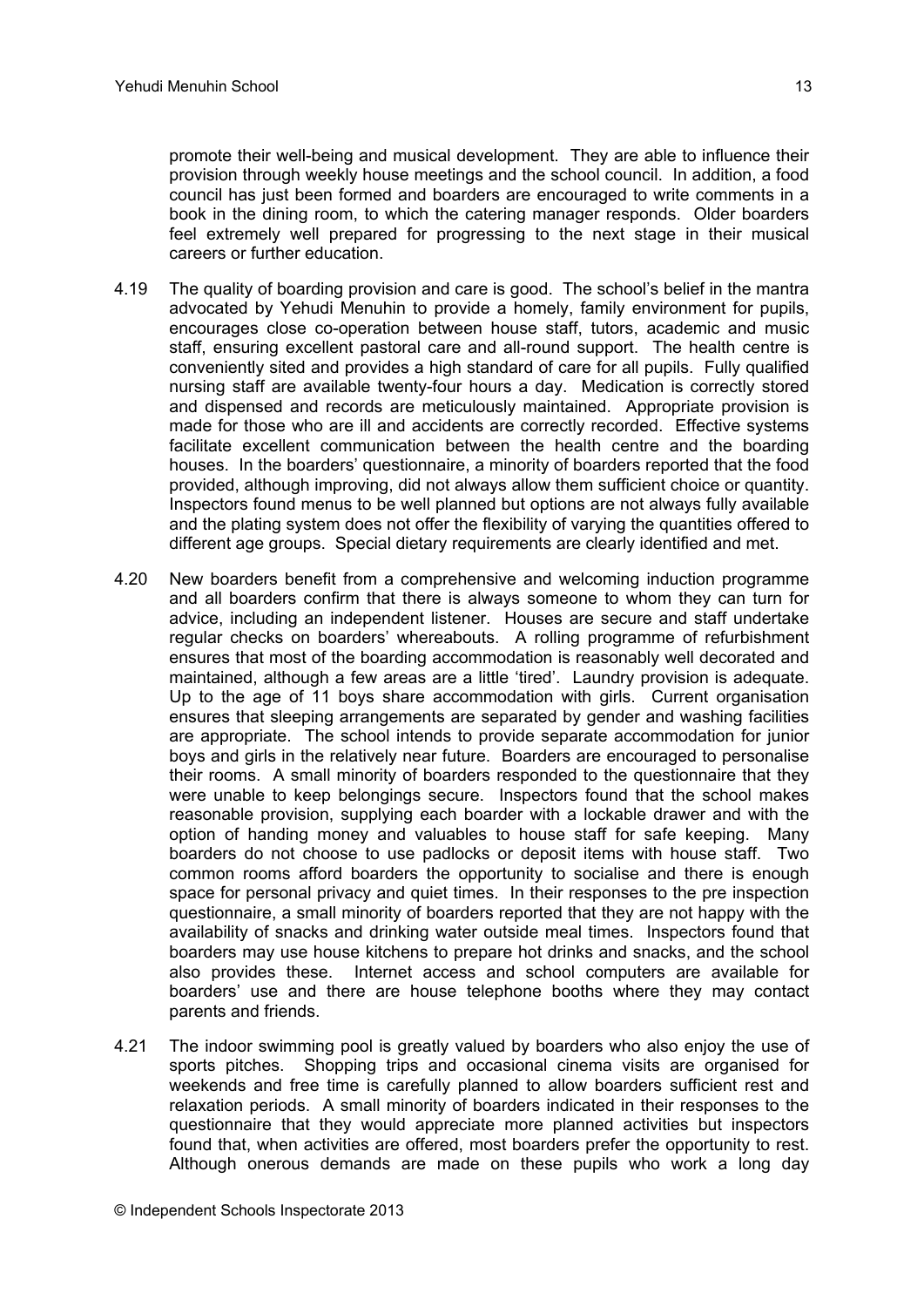combining their academic and music studies, these demands are suitable for this specialist school and do not unacceptably affect their welfare.

- 4.22 The quality of arrangements for welfare and safeguarding are excellent. Boarders feel safe and valued. The clear and comprehensive safeguarding policy encompasses all staff, visitors and contract workers, and gives clear guidance about one-to-one teaching. Staff receive training in e-safety and in child protection. Correct recruitment procedures have been closely followed for boarding staff. Regular fire drills take place in boarding time and all fire regulations are met. Risk assessments are carefully monitored. The staff supervising boarders outside teaching time are sufficient in number and at least one member of staff in each boarding house can be easily contacted at night should boarders require assistance. Boarders understand the signing in and out process and staff are confident about what they should do if a boarder is reported missing. The system of rewards and sanctions promotes excellent behaviour. Boarders know when and how to report concerns and are comfortable in speaking with house staff, confident that issues are taken seriously and dealt with promptly. They report that bullying is not tolerated and any instances are quickly addressed.
- 4.23 The leadership and management of boarding are excellent. Boarding aims are clearly stated and policies are suitable, reviewed annually and published on the website. The boarding team meets regularly to review arrangements for boarding, ensuring that changes and developments impact positively on boarders. Staff are well supported and able to access professional training with opportunities to share information from courses with each other. House records are properly maintained and monitored. The school has a comprehensive complaints procedure for parents. Parents who responded to the boarding questionnaire were extremely satisfied with the provision and care their children receive. Boarders are equally enthusiastic about their boarding experience, especially being able to enjoy friendships in a safe, happy environment.
- 4.24 The school has responded positively to the recommendation of the 2010 Ofsted report, by implementing an effective system for recording sanctions consistently in boarding houses, in line with the school's policy.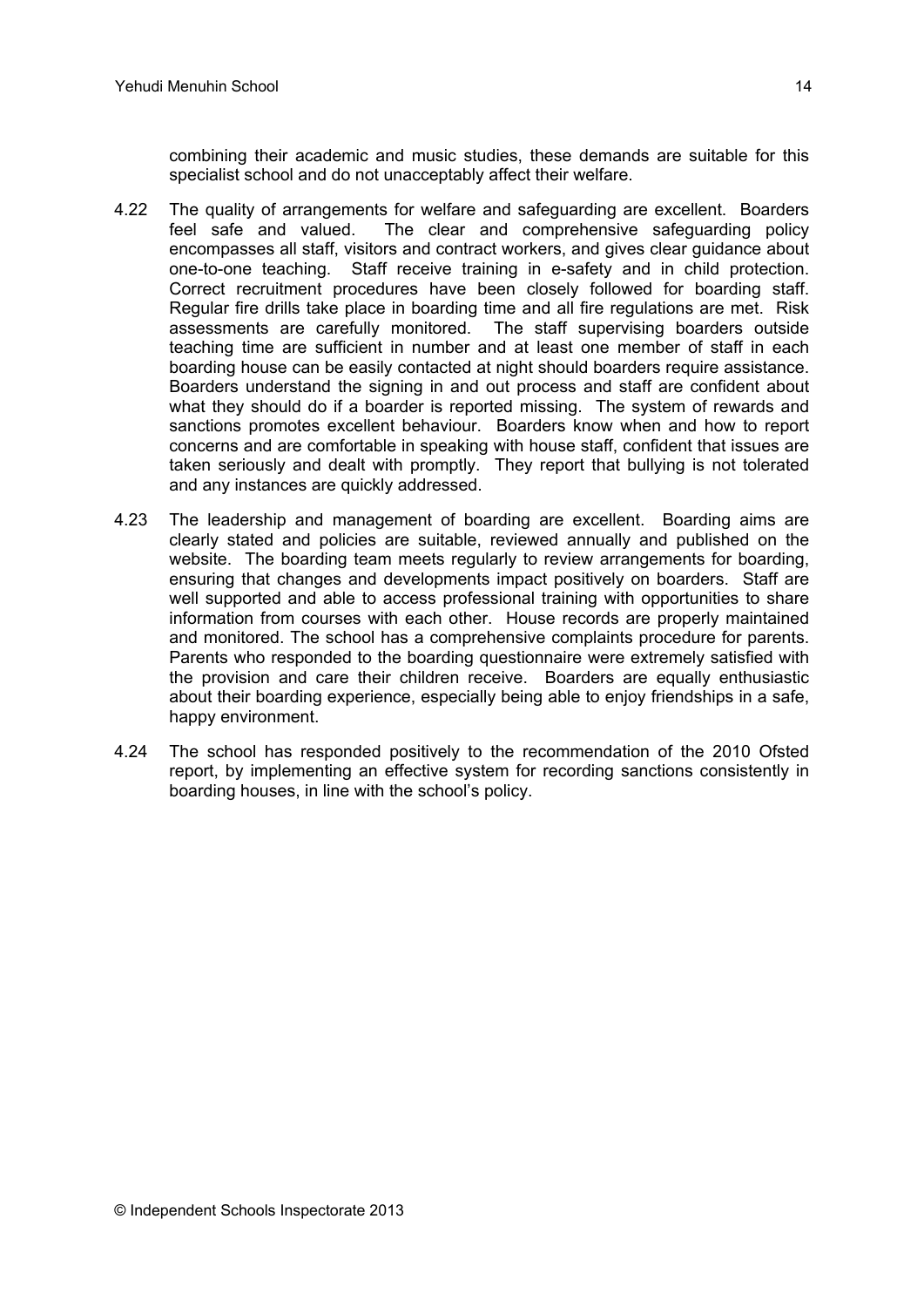# **5. THE EFFECTIVENESS OF GOVERNANCE, LEADERSHIP AND MANAGEMENT**

### **5.(a) The quality of governance**

- 5.1 The quality of governance is good.
- 5.2 The governing body, called council, oversees the work of the school effectively, enabling the school's aims to be fulfilled in relation to the pupils' academic achievements, the advancement of their musical talents and their personal development. The governors fulfil their responsibility for reviewing the safeguarding policy and the discharge of the related duties, and they regularly monitor other school policies, particularly those for welfare, health and safety. They endeavour to keep abreast of their legal responsibilities; however, their oversight and monitoring of the undertaking of recruitment checks has not been sufficiently rigorous.
- 5.3 Governors, who are also trustees, bring to their role a range of expertise from different walks of life. Through the five sub-committees which meet regularly, and through the detailed report provided for each full council meeting by the headmaster, director of music and director of studies, governors are informed of the successes and challenges for the school. They ensure that high educational standards are maintained and are particularly focused on developing the pupils' musical achievements successfully. The council makes effective strategic and financial decisions, as seen in the upgrading of the dining facilities, renovation and extension of some of the boarding accommodation and provision of an indoor swimming pool. The governors work closely with the senior leadership team in creating a school development plan, challenging their ideas, yet also offering support with agreed objectives. The plan is forward-looking in consideration of education, accommodation and financial planning, ensuring that material and human resources are used to best advantage to meet the needs of the pupils who attend.
- 5.4 Members of council frequently attend school events such as the twice-weekly lunchtime concerts and they strongly support the school's fund-raising activities. Some have observed lessons and seen the working of the school during the daily routine, and other information is received via an annual presentation made to the education sub-committee by a member of staff, about the successes and challenges of their roles and responsibilities. A panel of governors undertakes the appraisal of the performance of the headmaster and the leadership team.

### **5.(b) The quality of leadership and management, including links with parents, carers and guardians**

- 5.5 Leadership and management, including links with parents and others, are good.
- 5.6 The excellent quality of the educational experience offered, the exceptional achievement of the pupils and their excellent personal development indicate that the school is successfully fulfilling its aim of developing the musical potential of gifted young people regardless of race, creed or financial background. Systems for preappointment checks for staff and governors have not been rigorously implemented, resulting in some checks being undertaken after the individual has started work. All staff have an enhanced criminal record disclosure and they are accurately recorded on the single central register.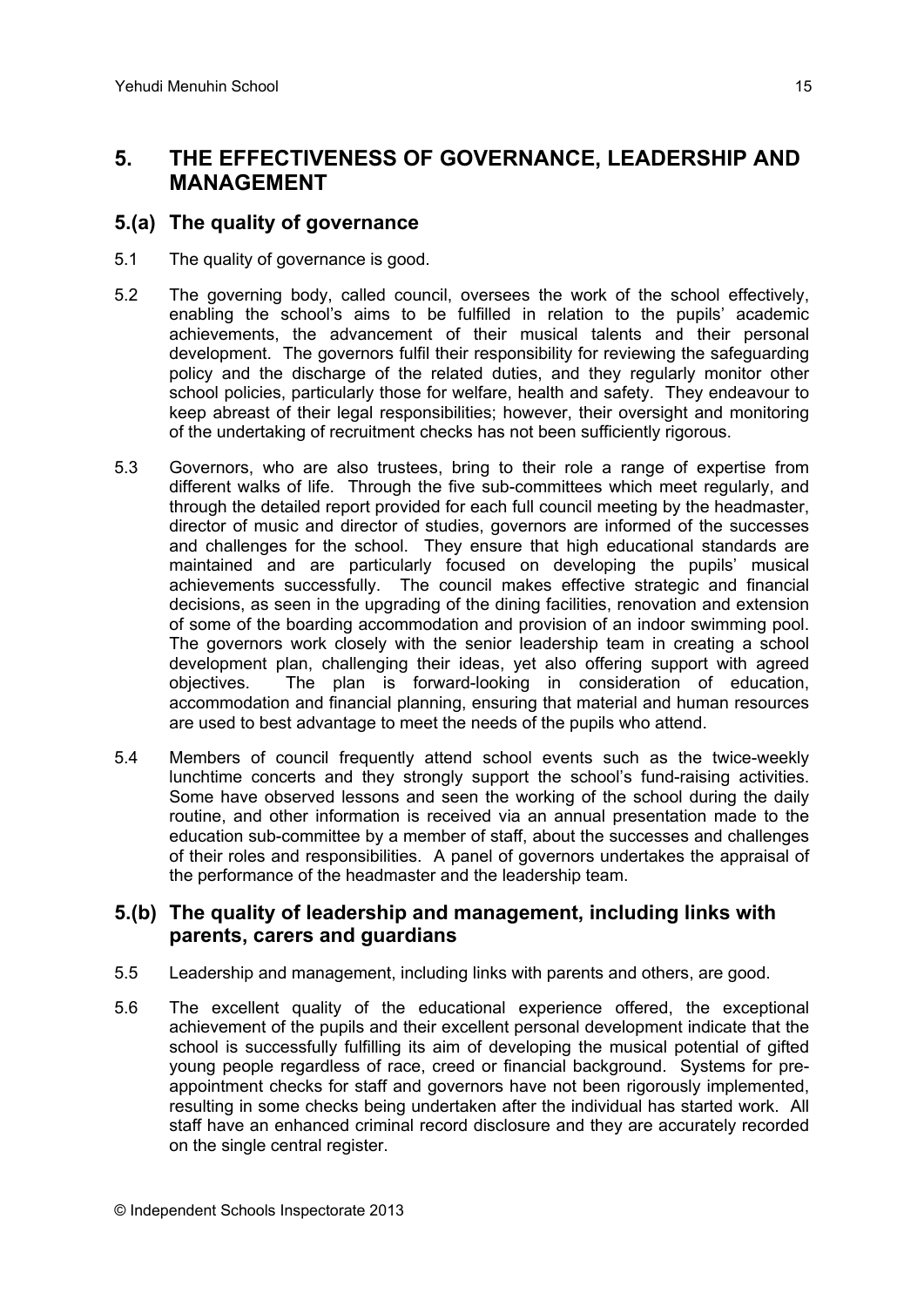- 5.7 The senior leadership team and the governors have a clear vision for the challenges and the next steps in their school's development. The strong and committed team of staff has contributed to the five-year school development plan which includes the major issues for future progress. The objectives are clear and the steps required to action them; it is used as a working document and is regularly reviewed and evaluated.
- 5.8 The premises make a positive contribution to the pupils' learning experiences, especially the Menuhin Hall, which is an inspiring venue in which to showcase the pupils' talents to the full. The extensive grounds are well maintained. The school runs efficiently due to the care and support given to the pupils by the administration, catering, cleaning and maintenance departments. Pupils respect their learning environment and displays around the school, particularly in art, demonstrate further the pupils' strong creativity, celebrating their achievements in areas other than music, and reflecting the effort they put into their academic work and the pride they have in their school.
- 5.9 Senior leaders observe lessons and examine pupils' work, and teaching staff have participated in peer observation. An effective appraisal system for all staff operates annually and is linked successfully to the in-service training programme and the development plan. School policies are regularly reviewed concerning content and implementation, and all staff have been suitably trained for their roles and responsibilities in safeguarding, welfare, health and safety. Communication between staff, both formal and informal, about academic, music and pastoral matters is continuous with regular meetings between different groups of staff, which ensure that the needs of, and outcomes for, the pupils are always the main focus of senior leadership.
- 5.10 The school promotes excellent relationships with parents. In their responses to the pre-inspection questionnaire, parents were highly supportive of the school. All who responded were positive about their children feeling safe and happy, how well they are looked after, the excellent progress they make in their studies, the range of subjects available, the ready availability of information and policies, and the effective leadership and management of the school. Numerous opportunities for parents to join in with school activities are provided, and they are particularly welcome at the lunchtime concerts, bonfire night, teas at the beginning of term and the annual play, although it is not possible for many parents who live overseas to attend these. The Friends of the school are particularly active in supporting the work of the school through fund-raising, and their recent efforts provided a new chamber organ.
- 5.11 The school has a compliant formal complaints procedure which is available to parents and which has been invoked and followed in the recent past, with detailed records kept. Any concerns are recorded carefully, treated sensitively and generally resolved through discussion and prompt action. Staff are readily available for parents in person, on the telephone and by email.
- 5.12 Parents of current and prospective pupils are provided with detailed and relevant information, much of which is on the website, and they are informed of how they can obtain it in other ways. Termly detailed and interesting newsletters about achievements and successes are another valuable way for parents to keep in touch with events. At the end of each term, parents receive a full and informative report on the progress made by their children in academic, musical and personal development in boarding if applicable, with appropriate targets set in some academic subjects or aspects of music towards which their children can work in the future.